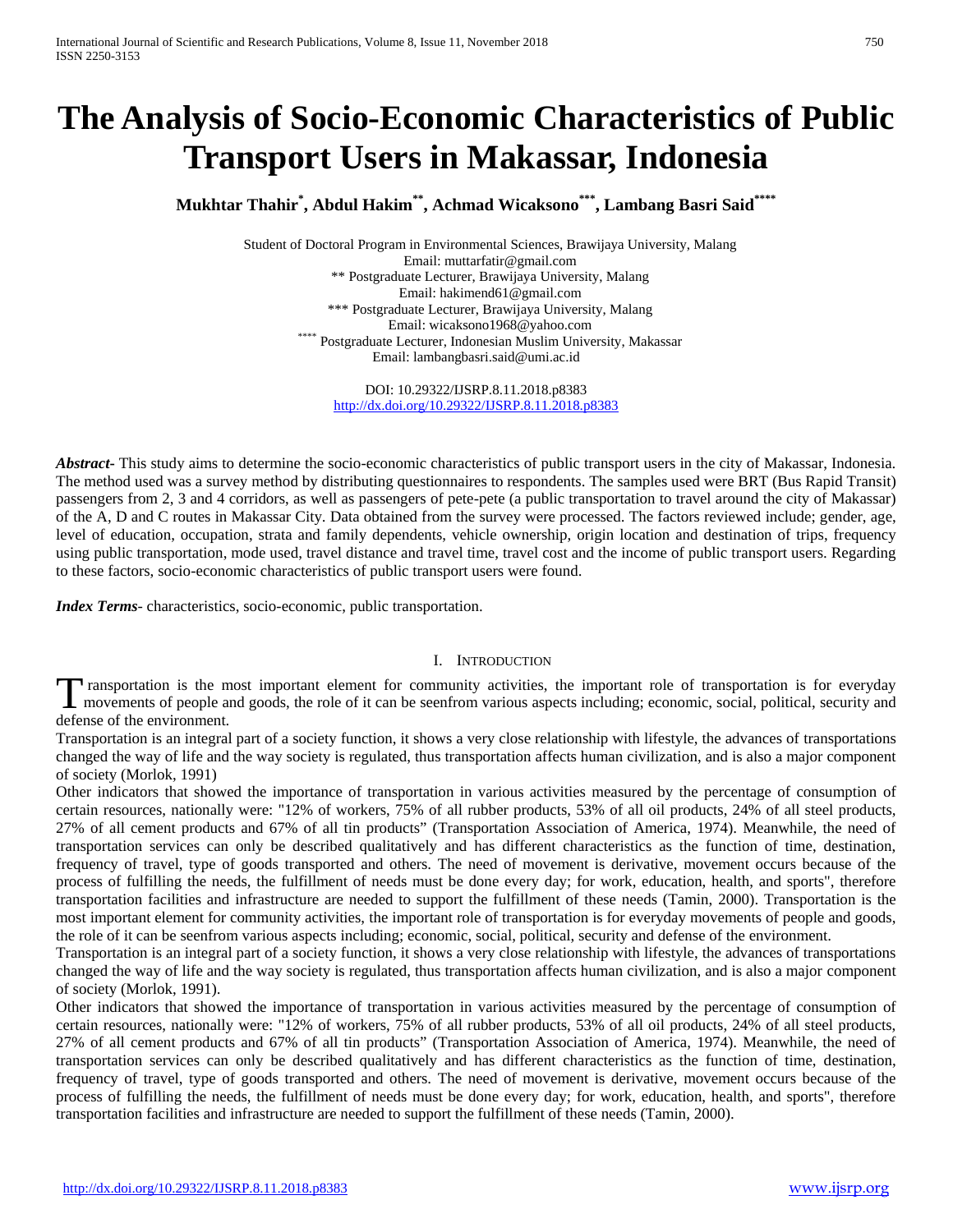The study results of "Urban Transport Short-Term / JUTSI Implementation Program (1996) in the City of Jakarta", show that, "the composition of travel destinations was dominated by commuters that was 44%; 16% of people went for work,12% for school,8% for shopping,5% for business,12% for personal affair and 3% for others. The composition of transportation modes used for travel in DKI, was dominated by bus that was 49%,private transports 21%, motorbikes 22%, and trains 8%. The average travel time used by each group was 44.8 minutes for working, 28.8 minutes for school, 22.6 minutes for shopping, 39.5 minutes for business, 26.8 minutes for personal affair, 31.7 minutes for commuter, and 26.8 minutes for others.

Someone must spend transport costs for the use of any public transportations. These costs can vary, it can be either direct costs or indirect costs, either fixed costs or non-fixed cost, it really depends on the mode of transportation used; public transportation (bus, train, etc.) or private transportation.The use of private transportations can vary; using non-motorized vehicles (bicycles, walking) or motorized vehicles (cars, motorbikes). Perhatian peneliti terhadap public transportasi cukup tinggi terutama yang berhubungan dengan Special attention is paid on the "two-wheeler cities" in Asia (Koizumi et al. 2013). A question arises, how much transport costs incurred by the community (family) in traveling. Based on the result of the study "Urban transport Short-Term / JUTSI Implementaton Program (1996) in the City of Jakarta" shows that, the comparison between transport costs incurred by the community and their income was 14.33% - 37.7% (equivalent to 1: 2).

The costs incurred by the community in traveling are different, these costs highly depen on the characteristics of the people who will travel. Many components (variables) that affect public transport users in traveling, such as gender, age, education level, type of work, family structure, dependents in the family, vehicle ownership, origin and destination of travel, type of mode used, travel distance, travel time, family income, and travel costs.

The content of transportation components accounted for around 16% of commodity prices (Koesno, 1996). Since the role of transportation is very significant, thus the transportation system must be designed as well as possible so that it can produce a transportation design that provides maximum benefits so that the community can enjoy a sustainable transportation system, such as environmentally friendly transportation, low cost or affordable and also efficient, thus the generated impact can be minimized, including the social impact (Brotodewo, 2010). According to the results of this study, the authors intend to discover the characteristics of public transport users in the city of Makassar.

# II. RESEARCH METHOD

The study was intended to find the socio-economic characteristics of the public transport users. The study was conducted by using technique of interview in public transportations; both tothe users of pete-pete (public transportation to travel around the city of Makassar) and BRT (Bus Rapid Transit).

Prior tocollecting the data, questionnaire was made and adjusted to the purpose of this study. The questionnaire was made based on variables that provided an overview of the characteristics of public transport users.

The data collected was grouped and labeled, then described in the form of diagrams so as to facilitate the data processing. The processed data was then validated in order to see whether the data corresponded to the data needed in this study or not. The noncorresponding data were not used in the analysis, while the corresponding data were analyzed, further discussion were carried out so that conclusions and recommendations could be obtained.

A case study was conducted in the city of Makassar as the capital city of South Sulawesi Province, Makassar City was chosen as the study location since Makassar City is the gateway of eastern region of Indonesia, it is also known as a trading city, Industrial city, education city, services city, and tourism city.

This study used random sampling method. The data was obtained by conducting interviews based on the questionnaire which had been prepared for the passengers (users) of public transportation; both pete-pete (public transportation to travel around the city of Makassar) and BRT (Bus Rapid Transits).

Data collection was conducted in August until October 2017, starting from collecting preliminary data of the averageof total number of both BRT and pete-pete.The preliminary data collection was intended to determine the size of the population by doing a measurement,since the existing secondary datamight not be able to describe the real terms of the existing population. Based on the preliminary survey, the average number of passengers for each route of pete-pete and the corridor of BRT was as follows:

It's the foremost preliminary step for proceeding with any research work writing. While doing this go through a complete thought process of your Journal subject and research for it's viability by following means:

| Transportation<br>types | Route/<br>corridor | Passanger/day          | The operating<br>vehicle | The number of<br>population |  |  |
|-------------------------|--------------------|------------------------|--------------------------|-----------------------------|--|--|
|                         | A                  | 40                     | 165                      | 6.600                       |  |  |
| Pete-pete               |                    | 60                     | 809                      | 40.450                      |  |  |
|                         | $\mathsf{C}$       | 60                     | 379                      | 9.104                       |  |  |
|                         | っ                  | 135                    | 8                        | 1.104                       |  |  |
| <b>BRT</b>              | 3                  | 122                    | 10                       | 1.224                       |  |  |
|                         |                    | 153                    | 10                       | 1.530                       |  |  |
|                         |                    | Total number of sample |                          | 60.012                      |  |  |

Table I: The total number of samples needed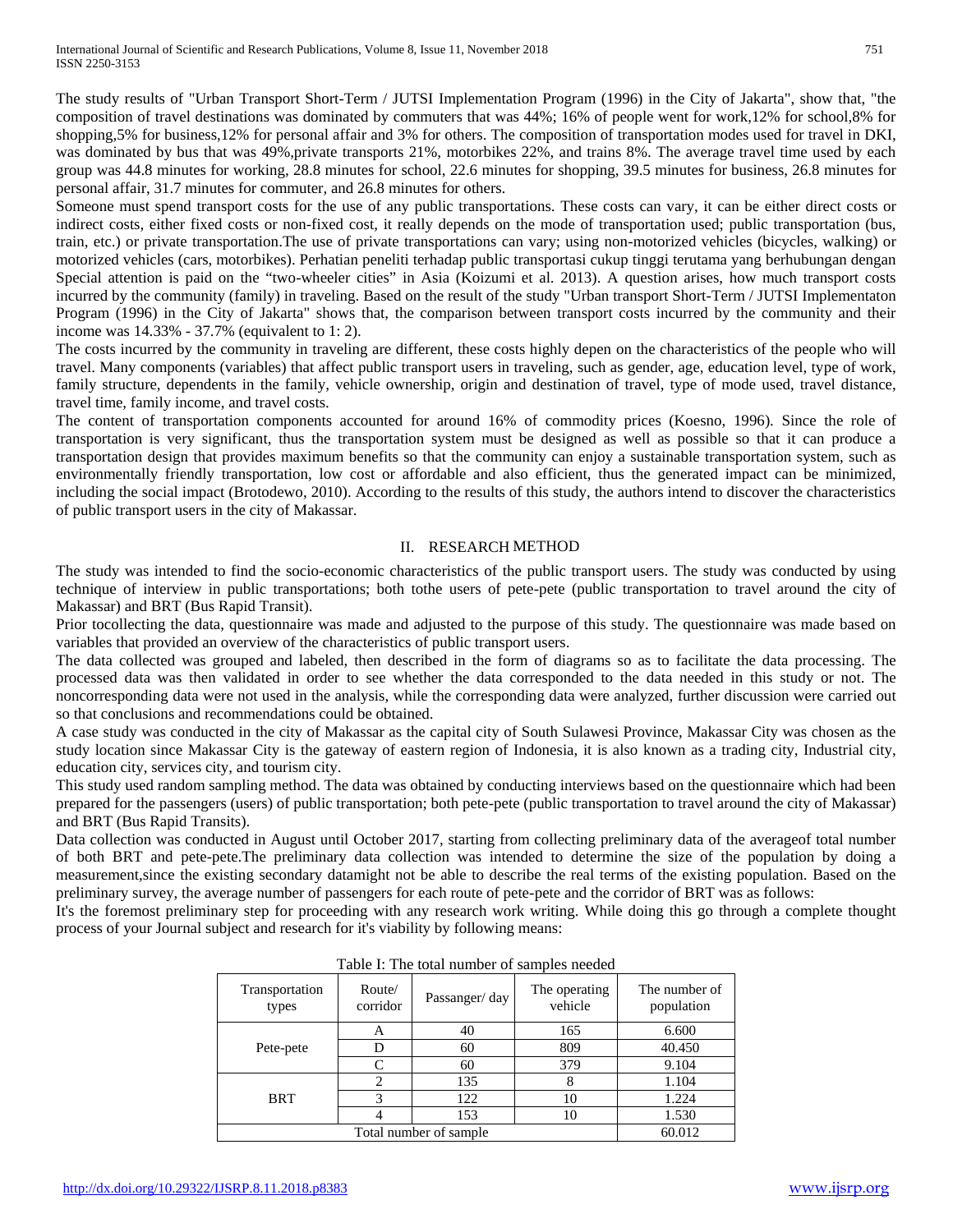After the number of population was obtained, the determination of the number of samples was calculated using the Slovin formula (Sugiyono; 2006)

$$
n = \frac{N}{1 + Ne^2}
$$

Description:  $n =$  number of samples  $N =$  number of population

 $e =$  error rate, taken at 5% (0.05)

| Table II. Tumber of samples needed                                                                                                                              |                |              |            |       |  |  |
|-----------------------------------------------------------------------------------------------------------------------------------------------------------------|----------------|--------------|------------|-------|--|--|
| Route/                                                                                                                                                          | Number of      | Number of    | Rounded up | Total |  |  |
| corridor                                                                                                                                                        | population (N) | Sample $(n)$ | to(n)      | (n)   |  |  |
| А                                                                                                                                                               | 6,600          | 377.14       | 378        |       |  |  |
| D                                                                                                                                                               | 40,450         | 396.08       | 397        | 1159  |  |  |
| C                                                                                                                                                               | 9,180          | 383.30       | 384        |       |  |  |
| $\mathcal{D}_{\mathcal{A}}^{\mathcal{A}}(\mathcal{A})=\mathcal{D}_{\mathcal{A}}^{\mathcal{A}}(\mathcal{A})\mathcal{D}_{\mathcal{A}}^{\mathcal{A}}(\mathcal{A})$ | 1,104          | 293.62       | 297        |       |  |  |
| 3                                                                                                                                                               | 1,220          | 301.23       | 302        | 914   |  |  |
|                                                                                                                                                                 | 1,530          | 317.09       | 318        |       |  |  |
|                                                                                                                                                                 |                | Total        |            | 2.073 |  |  |

Table II: Number of samples needed

The data collected in this study consisted of primary data and secondary data.

Primary data were obtained from the interviews of surveyors that was conducted directly with public transport users of a number of public transport passenger; both the passangers ofpete-pete (public transportation to travel around the city of Makassar) and BRT (Bus Rapid Transits) who were randomly selected.These data were recorded in a pre-prepared questionnaire, the data include: Name, age, gender, home address, type of work, level of education, occupation, income per month, position and status in the family, the number of dependents in the family, ownership of vehicles, origin and destination of travel, public transportation that is frequently used. How many times theyuse public transportation in a week, How many families using public transportation, How much estimation oftravel distance, How long the estimated time needed for travelling, How much is the estimated cost of expenses,also how many type and number of vehicles owned.

The data was collected from the survey results, then they were grouped into several categories and labeled so that it facilitated the analysis.

Secondary data was obtained from various related literature thatsupported this research. These data include; the number of population, population growth rate, population density, economic growth, administrative map, the total number and length of routes for pete-pete and corridors of BRT, length of roads and their conditions, the total number of vehicle ownership, area, activity system, and the applicable fares of public transportation.

Analysis of the data used in this study is generally divided into three, namely descriptive statistical analysis and qualitative descriptive analysis. Descriptive statistical analysis is intended to provide an overview of the characteristics of respondents in form of tables and graphs so that they are easier to understand.

### III. RESULT AND DISCUSSION

Based on the survey results, it was found that thepublic transportation passengers of both pete-pete and BRT in Makassar as follows. Makassar as the provincial capital of South Sulawesi, including one of the metropolitan cities in Indonesia, this city is the gateway to eastern region of Indonesia, continues to experience rapid development, this can be seen from the increasing activity and mobility of the community. Regarding to this increasing activity and mobility, the government should prepare all facilities and infrastructure, thus Makassar can be functioned as an ideal city for its residents.

One thing that should be a concern to the government is the preparation of transportation facilities and infrastructure, especifically the facilities and infrastructure of Public Transportation. Recently, public transportation that serves the activities and mobility inthe city of Makassar is very limited, the public transportations were pete-pete (public transportation to travel around the city of Makassar) and BRT (Bus Rapid Transits), on-line transportations, ojek (motorcycle taxi), motorized pedicab and also pedicab.

In this study the author examined the passengers who used (public transportation to travel around the city of Makassar) and BRT (Bus Rapid Transits) in their daily activities, to illustrate these conditions, the following are the characteristics of pete-pete and BRT users which are summarized in the form of tables and graphs: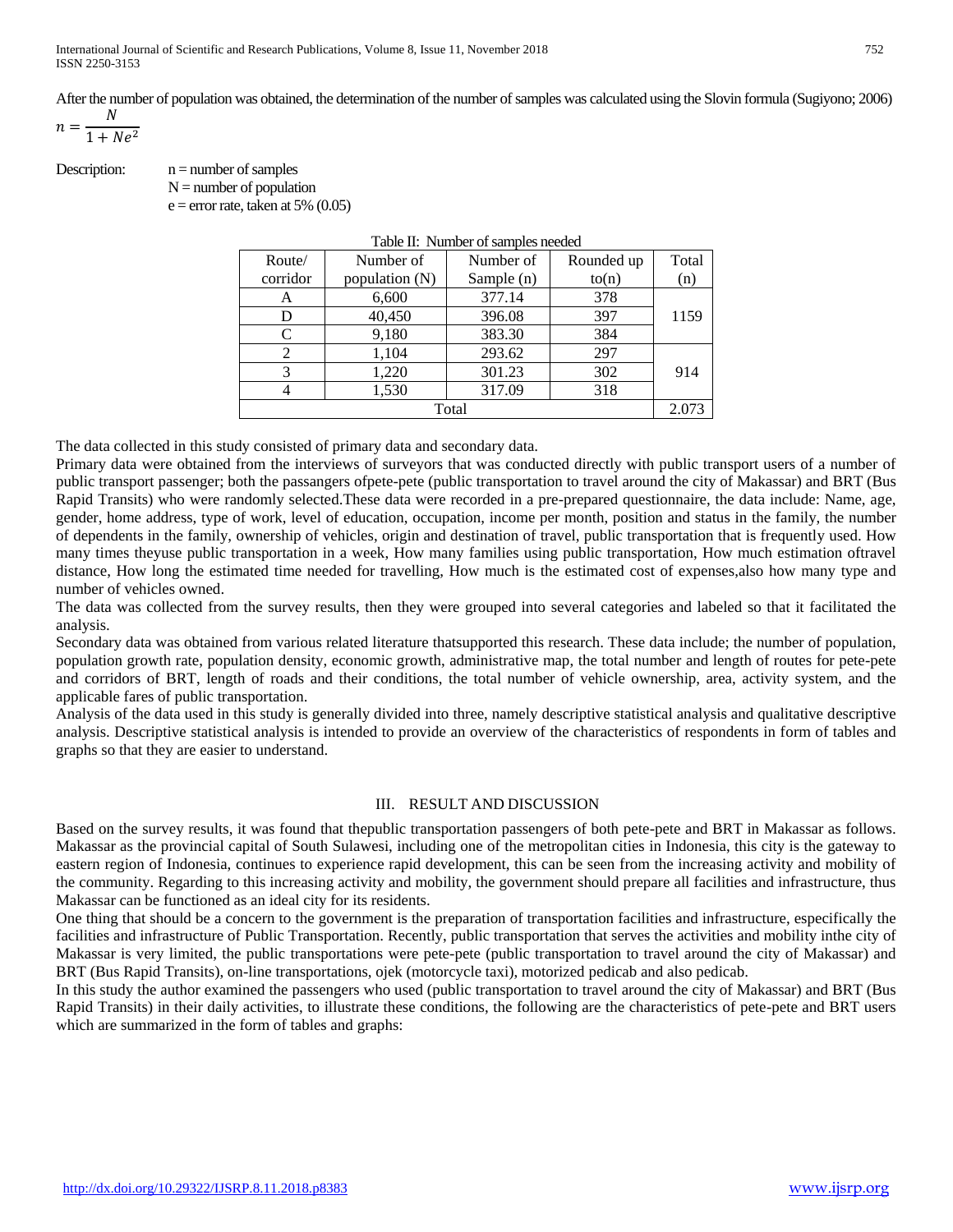|        | <b>Total of Passangers</b> |               |       | Percentage $(\%)$ |           |       |  |
|--------|----------------------------|---------------|-------|-------------------|-----------|-------|--|
| Gender | <b>BRT</b>                 | Pete-<br>Pete | Total | <b>BRT</b>        | Pete-Pete | Total |  |
| Man    | 695                        | 220           | 915   | 76                | 19        | 47.5  |  |
| Woman  | 219                        | 939           | 1158  | 24                |           | 52.5  |  |
| Total  | 914                        | .159          | 2.073 | 100               | 100       | 100   |  |

# Table III: Gender of the Passengers



Figure 1: Percentage of Public Transportation Passengers by Gender

Based on Figure 1. it was known that the average percentage of total passengers of BRT and Pete-Pete; male passanger was 47.5% while, female passenger was 52.5%.

Based on the description above, it was found that the number of people who travel using public transportation, both women and men were almost equal.

| $1400 \times 110 \times 1500 \times 14000 \times 1500$ |            |               |                            |                |               |       |  |
|--------------------------------------------------------|------------|---------------|----------------------------|----------------|---------------|-------|--|
| Age                                                    |            |               | Total number of passangers | Percentage (%) |               |       |  |
|                                                        | <b>BRT</b> | Pete-<br>Pete | Total                      | <b>BRT</b>     | Pete-<br>Pete | Total |  |
| < 15                                                   | 27         | 267           | 294                        | 3              | 23            | 13    |  |
| $15 - 25$                                              | 393        | 475           | 868                        | 43             | 41            | 42    |  |
| 26-35                                                  | 165        | 209           | 374                        | 18             | 18            | 18    |  |
| 36-45                                                  | 274        | 162           | 436                        | 30             | 14            | 22    |  |
| >46                                                    | 55         | 46            | 101                        | 6              | 4             | 5     |  |
| Total                                                  | 914        | 1159          | 2.073                      | 100            | 100           | 100   |  |

# Table IV: the Age of Passengers



Figure 2: Percentage of Public Transportation Passengers Based on Age

Based on Figure 2. it was known that the average percentage of BRT and Pete-pete passengers by age was dominanted by 15-25 years old with the percentage of 42%, then followed by the ages of 36-45 years with the percentage of 22% and the ages of 26-35 years with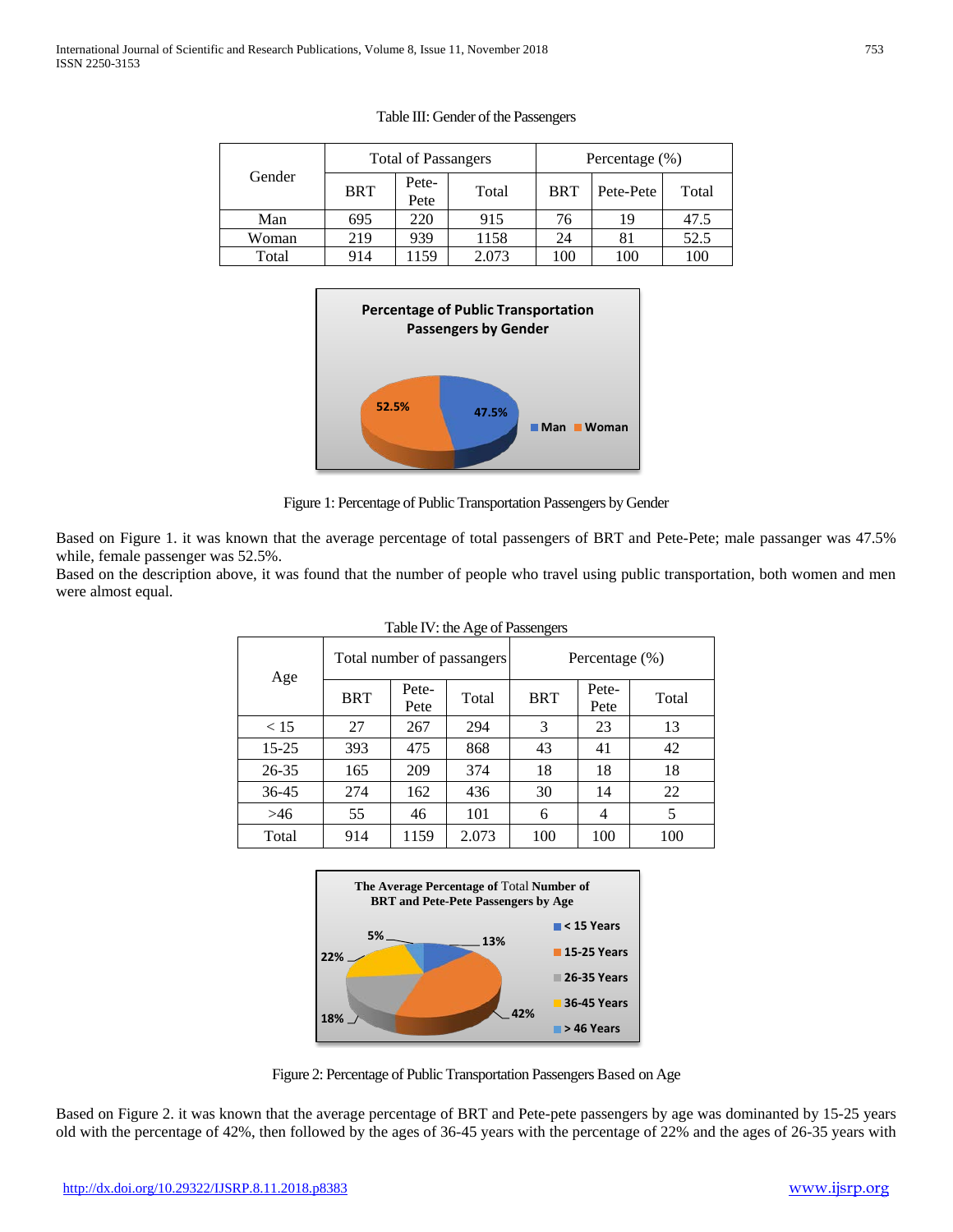the percentage of 18%. Meanwhile, passengers who were <15 years old and>46 years old were in the fewest position that were 13% and 5% respectively.

| Education                                    |            | Total number of passangers |          | Percentage $(\%)$ |           |          |  |
|----------------------------------------------|------------|----------------------------|----------|-------------------|-----------|----------|--|
|                                              | <b>BRT</b> | Pete-Pete                  | Total    | <b>BRT</b>        | Pete-Pete | Total    |  |
| Primary school/ Equivalent<br>Level          | $\theta$   | $\Omega$                   | $\theta$ | $\theta$          | $\Omega$  | $\Omega$ |  |
| Secondary school/<br><b>Equivalent Level</b> | 165        | 232                        | 397      | 18                | 20        | 19       |  |
| High School/<br><b>Equivalent Level</b>      | 393        | 475                        | 868      | 43                | 41        | 42       |  |
| Academics/<br><b>Equivalent Level</b>        | 473        | 209                        | 282      | 8                 | 18        | 13       |  |
| Scholar                                      | 283        | 243                        | 526      | 31                | 21        | 26       |  |
| Total                                        | 914        | 1159                       | 2.073    | 100               | 100       | 100      |  |





Figure 3: Percentage of Passengers of Public Transportation Based on Education Level

Based on Figure 3. it was known that the average percentage of total BRT and pete-pete passengers dominated by the participants in the level of high school or equivalence of it, that was 42%, then followed by the passengers with the educational level of schoolar with the percentage of 26% and passengers of secondary education level with the percentage of 19% . Meanwhile, in the fewest position were the passengersof Academics/ equivalent level of it as much as 13% and the passengers of primary school/ elementary of education level that was 0% or in other words, there was none.

| Table VI: The profession of Passengers |  |  |  |  |
|----------------------------------------|--|--|--|--|
|----------------------------------------|--|--|--|--|

| Types of profession                     | Total number of passangers | Percentage (%) |       |            |           |       |
|-----------------------------------------|----------------------------|----------------|-------|------------|-----------|-------|
|                                         | <b>BRT</b>                 | Pete-Pete      | Total | <b>BRT</b> | Pete-Pete | Total |
| Students/college students               | 292                        | 487            | 779   | 32         | 42        | 37    |
| Employee                                | 110                        | 177            | 287   | 12         | 15        | 13,5  |
| Civil Servants/Police/<br>Military Army | 9                          | 205            | 214   |            | 18        | 9.5   |
| Entrepreneur                            | 101                        | 35             | 136   | 11         | 3         | 7     |
| <b>Others</b>                           | 402                        | 255            | 657   | 44         | 22        | 33    |
| Total                                   | 914                        | 1159           | 2.073 | 100        | 100       | 100   |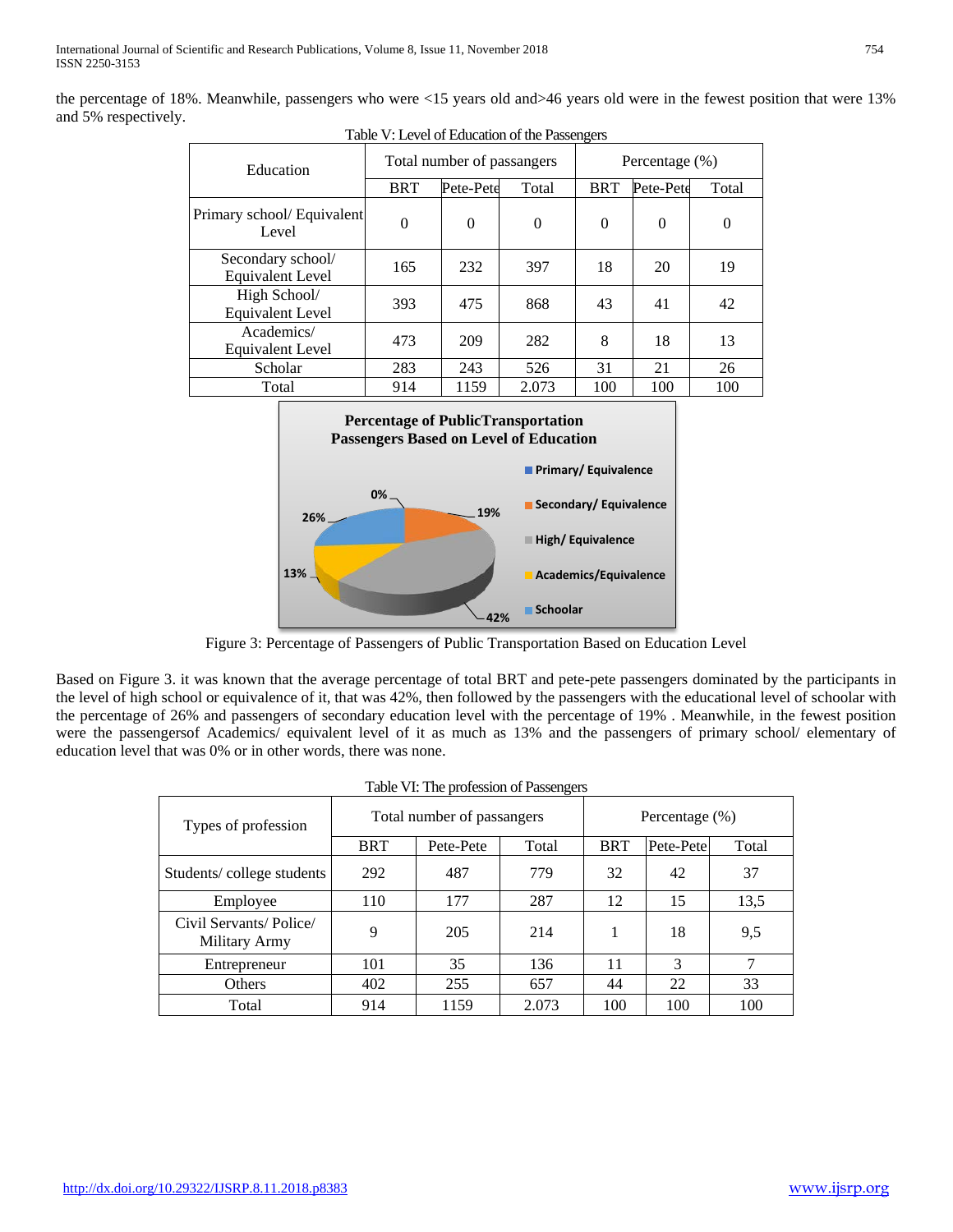



Based on Figure 4. it was known that the percentage of the total number of BRT and Pete-pete passengers dominatedby the students / college students with the percentage of 37%, then followed by other professions with a percentage of 33% and employees with a percentage of 13.5%. Meanwhile,in the fewest position wasthe passengerswhose professions as civil servants / police / military armythat was 9.5% and the passengers with the entrepreneurial type of work that was 7%.

| Strata in the Family |            | The total number of passangers |       | Percentage $(\% )$ |                |       |
|----------------------|------------|--------------------------------|-------|--------------------|----------------|-------|
|                      | <b>BRT</b> | Pete-Pete                      | Total | <b>BRT</b>         | Pete-Pete      | Total |
| Husband              | 27         | 35                             | 62    |                    |                |       |
| Wife                 | 430        | 614                            | 1044  | 47                 | 53             | 50    |
| Son/Daughter         | 384        | 464                            | 848   | 42                 | 40             | 41    |
| Sibling              | 64         | 23                             | 87    |                    | 2              | 4.5   |
| Parent               | 9          | 23                             | 32    |                    | $\mathfrak{D}$ | 1.5   |
| Total                | 914        | 1159                           | 2.073 | 100                | 100            | 100   |

Table VII: Strata in the family of each Passengers



Figure 5: The Percentage of Public Transportation PassengersBased on Strata in the Family

Based on Figure 5. it was known that the average percentage of BRT and Pete-pete passengers based on the strata in the family was dominated by wives with the percentage of 50%, then followed by children (son/daughter) with the percentage of 41% and siblings with the percentage of 4.5%. Meanwhile, the fewest positions were BRT and *Pete-pete* passengers based on strata in the family as Husbands that was 3% and as parents that was 1.5%.

| Dependents family |            | The total number of<br>passangers |       |            | Percentage $(\%)$ |       |  |
|-------------------|------------|-----------------------------------|-------|------------|-------------------|-------|--|
| members (person)  | <b>BRT</b> | Pete-Pete                         | Total | <b>BRT</b> | Pete-<br>Pete     | Total |  |
|                   | 142        | 220                               | 362   | 17         | 19                |       |  |

Table VIII: Dependents family member of the Passengers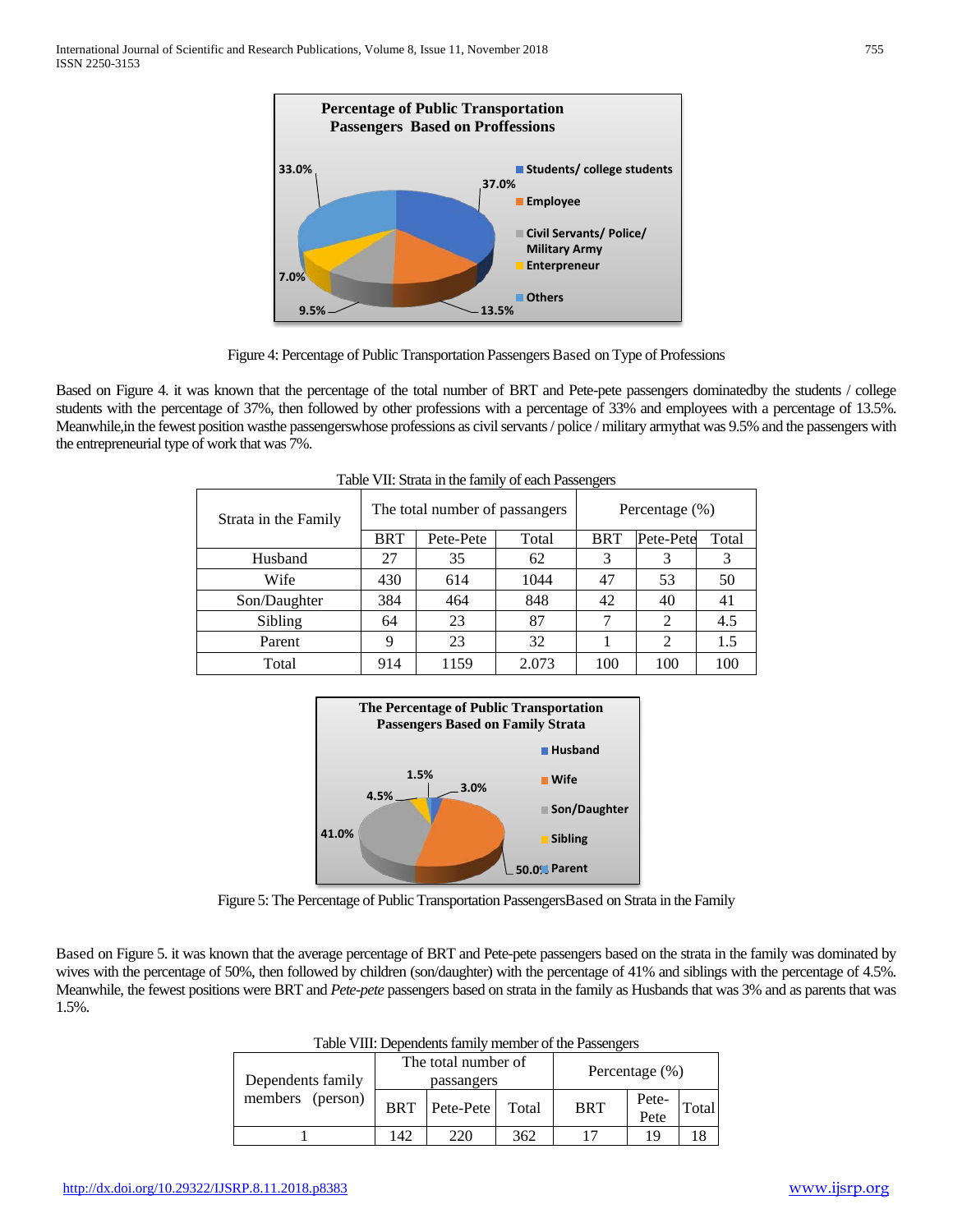|       | 238 | 285  | 523   | 26  | 24  | 25  |
|-------|-----|------|-------|-----|-----|-----|
|       | 55  | 116  | 171   |     | 10  |     |
|       | 41  | 81   | 122   |     |     |     |
|       | 18  | 20   | 38    |     | ∠   |     |
| None  | 420 | 437  | 857   | 46  | 38  | 42  |
| Total | 914 | 1159 | 2.073 | 100 | 100 | 100 |





Based on Figure 6. it was known that the average percentage of BRT and *pete-pete* passengers based on dependents in the family were dominated by the passengers who did not have dependents in the family with the percentage of 42%, then followed by passengers who had dependents of 2 people in the family with the percentage of 25% and dependents in the family of 1 person with the percentage of 18%. Meanwhile, passengers with dependents in the family as many as 3 people, 4 people and 5 people were in the fewest position with each percentage of 8%, 5% and 2%.

| Table IX: Passenger VehiclesOwnership |            |                                |       |                   |           |       |  |  |  |
|---------------------------------------|------------|--------------------------------|-------|-------------------|-----------|-------|--|--|--|
| <b>Vehicles Ownership</b>             |            | The total number of passangers |       | Percentage $(\%)$ |           |       |  |  |  |
|                                       | <b>BRT</b> | Pete-Pete                      | Total | <b>BRT</b>        | Pete-Pete | Total |  |  |  |
| None                                  | 347        | 533                            | 880   | 38                | 46        | 42    |  |  |  |
| Car                                   | 101        | 81                             | 182   | 11                | 7         | 9     |  |  |  |
| <b>Bicycle</b>                        | 9          | 23                             | 32    |                   | 3         | 2     |  |  |  |
| Motorcycle                            | 457        | 522                            | 979   | 50                | 44        | 47    |  |  |  |
| Total                                 | 914        | 1159                           | 2.073 | 100               | 100       | 100   |  |  |  |



Figure 7: Percentage of Public Transportation Passengers Based on Vehicle Ownership

Based on Figure 7. it wasknown that the average percentage of BRT and pete-pete passengers based on vehicle ownership was dominated by the passengers who own motor vehicles with the percentage of 47%, then followed by the passengers who did not have a vehicle with the percentage of 42% and passengers who own a car with the percentage of 9%. Meanwhile, thefewest position of the percentage was the passengers who had bicycles,that was 2%.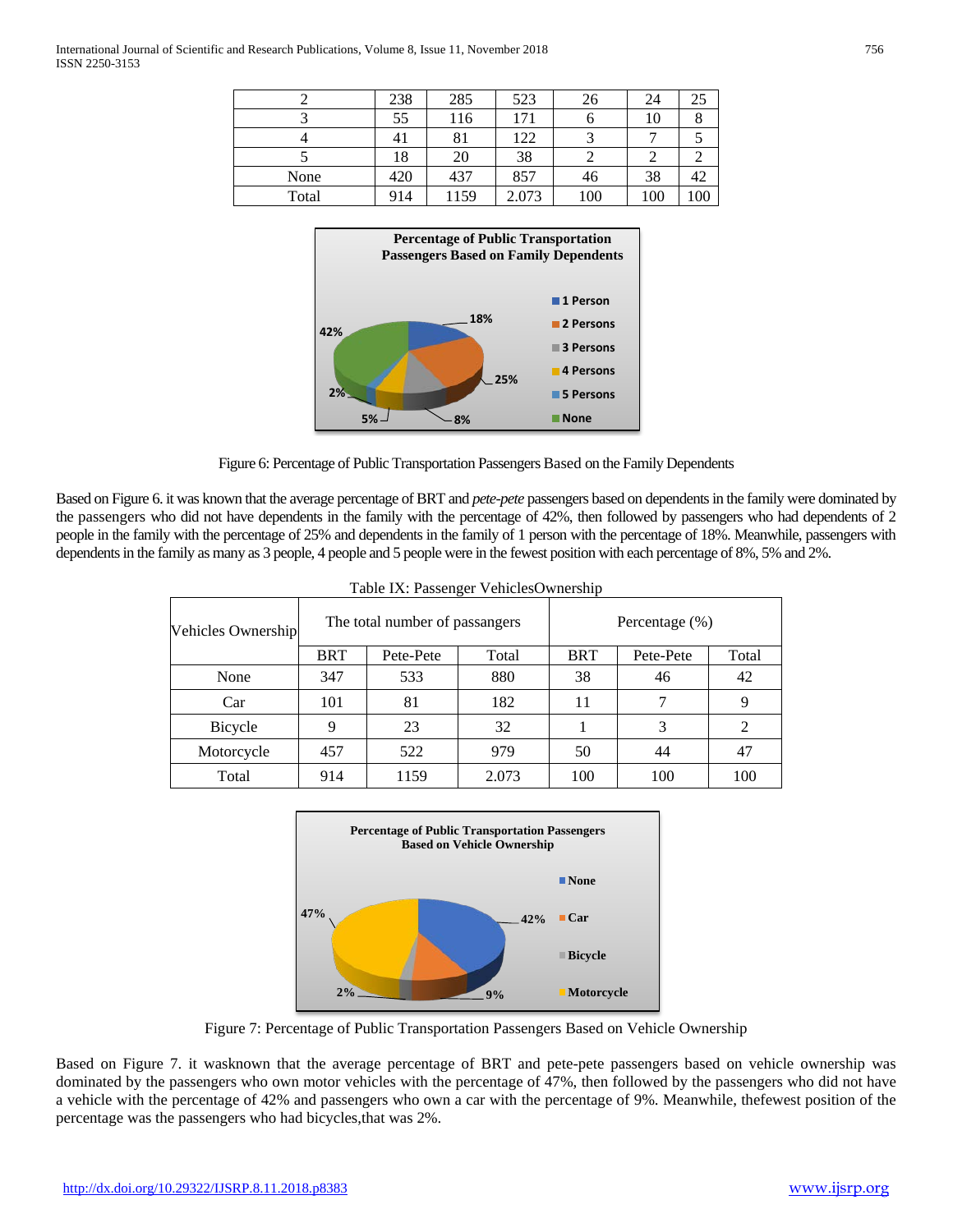|                              |            | o                                 |       | $\circ$           |           |       |  |
|------------------------------|------------|-----------------------------------|-------|-------------------|-----------|-------|--|
| Origin Location              |            | The total number of<br>passangers |       | Percentage $(\%)$ |           |       |  |
|                              | <b>BRT</b> | Pete-Pete                         | Total | <b>BRT</b>        | Pete-Pete | Total |  |
| House                        | 649        | 730                               | 1379  | 71                | 63        | 67    |  |
| Office                       | 27         | 81                                | 98    | 3                 | 7         | 5     |  |
| School<br>/ Campus           | 119        | 197                               | 316   | 13                | 17        | 15    |  |
| <b>Tourist</b><br>Attraction | 18         | $\Omega$                          | 18    | 2                 | $\Omega$  |       |  |
| Mall                         | 101        | 151                               | 252   | 11                | 13        | 12    |  |
| Total                        | 914        | 1159                              | 2.073 | 100               | 100       | 100   |  |





Figure 8. Percentage of Public Transportation Passengers Based on the Origin location of a Trip

Based on Figure 8. it was known that the average percentage of total BRT and pete-pete passengers based on the origin location of passengers' trip was dominated by the passengers of the origin location from house with the percentage of 67%, followed by passengers of the origin location from school / campus with the percentage of 15 % and passengers with the origin location from mall with the percentage of 12%. Meanwhile, passengers of the origin location from office and recreation area/ tourist attractionwerein thefewestposition, that were 5% and 1% respectively.

| Ð                     |            |                                   |       |                |           |       |  |  |
|-----------------------|------------|-----------------------------------|-------|----------------|-----------|-------|--|--|
| Travel<br>Destination |            | The total number of<br>passangers |       | Percentage (%) |           |       |  |  |
|                       | <b>BRT</b> | Pete-Pete                         | Total | <b>BRT</b>     | Pete-Pete | Total |  |  |
| House                 | 137        | 197                               | 234   | 15             | 17        | 16    |  |  |
| Office                | 128        | 232                               | 360   | 14             | 20        | 17    |  |  |
| School<br>/Campus     | 128        | 185                               | 313   | 14             | 16        | 15    |  |  |
| Tourist<br>Attraction | 0          | $\Omega$                          | 0     | 0              | $\theta$  |       |  |  |
| Mall                  | 521        | 545                               | 1066  | 57             | 47        | 52    |  |  |
| Total                 | 914        | 1159                              | 2.073 | 100            | 100       | 100   |  |  |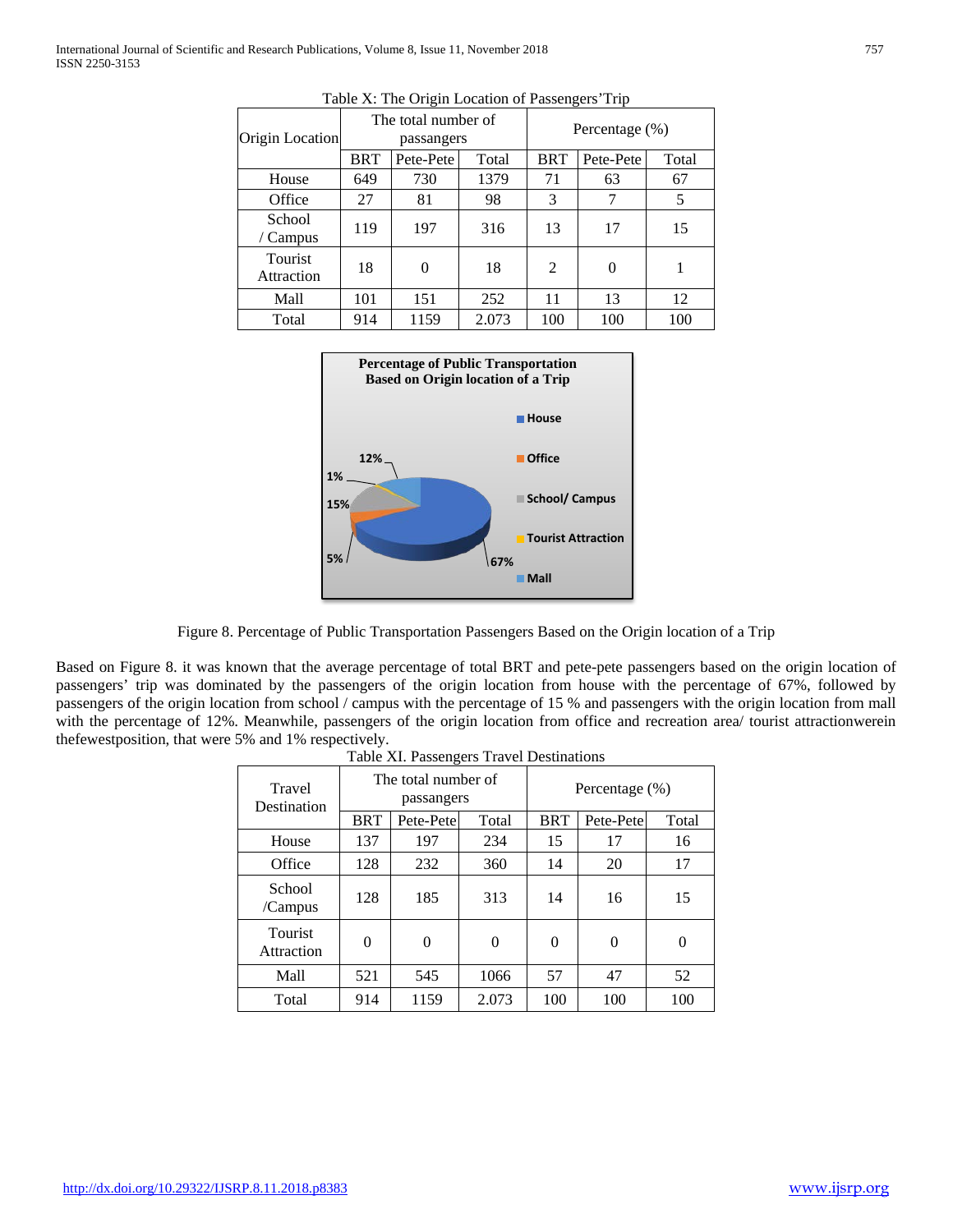

Figure 9: Percentage of Public Transportation PassengersBased on Travel Destinations

Based on Figure 9. it was known that the average percentage of BRT and pete-pete passengers based on travel destinations was dominated by the passengers that would go to mall with the percentage of 52%, then followed by passengers that would go tooffice with the percentage of 17% and passengers that would go home or house as the travel destination with the percentage of 16%. Meanwhile, in the fewest positions were the passengersthat would go to school / campus with the percentage of 15% and passengers that would go to tourist attractionbythe percentage of 0% or in other words, there was none.

| Frequency<br>/day |            | The total number of<br>passangers |       | Percentage (%) |           |       |  |
|-------------------|------------|-----------------------------------|-------|----------------|-----------|-------|--|
|                   | <b>BRT</b> | Pete-Pete                         | Total | <b>BRT</b>     | Pete-Pete | Total |  |
|                   | 740        | 846                               | 1586  | 81             | 73        | 77    |  |
|                   | 174        | 313                               | 487   | 19             | 27        | 23    |  |
|                   |            |                                   |       |                |           |       |  |
| Total             | 914        | 1159                              | 2073  | 100            | 100       | 100   |  |

| Table XII: Frequency of Using Public Transportation / day |  |
|-----------------------------------------------------------|--|
|-----------------------------------------------------------|--|



Figure 10: Percentage of Passengers Based on the Frequency of Using Public Transportation Per Day.

Based on Figure 10. it was known that the average percentage of total BRT and pete-pete passengers based on the frequency of using public transportations per day was dominated by the passengers with the frequency of using public transportation 1x per day onthe percentage of 77%, and in the fewest position was the passengers with the frequency of using public transportation 2x per day with the percentage of 23%. Meanwhile, the percentage of passengers with the frequency of using public transportation 3x per day was 0% or in other words, there was none.

| Frequency     |            | The total number of passangers |       | Percentage $(\% )$ |           |       |  |
|---------------|------------|--------------------------------|-------|--------------------|-----------|-------|--|
| /Month        | <b>BRT</b> | Pete-Pete                      | Total | <b>BRT</b>         | Pete-Pete | Total |  |
| 1-5 times     | 475        | 510                            | 985   | 52                 | 44        | 48    |  |
| $6-10$ times  | 165        | 348                            | 513   | 18                 | 30        | 24    |  |
| $11-15$ times | 82         | 127                            | 209   | 9                  | 11        | 10    |  |
| $16-20$ times | 91         | 93                             | 184   | 10                 | 8         |       |  |

Table XIII: Frequency of Using Public Transportation / Month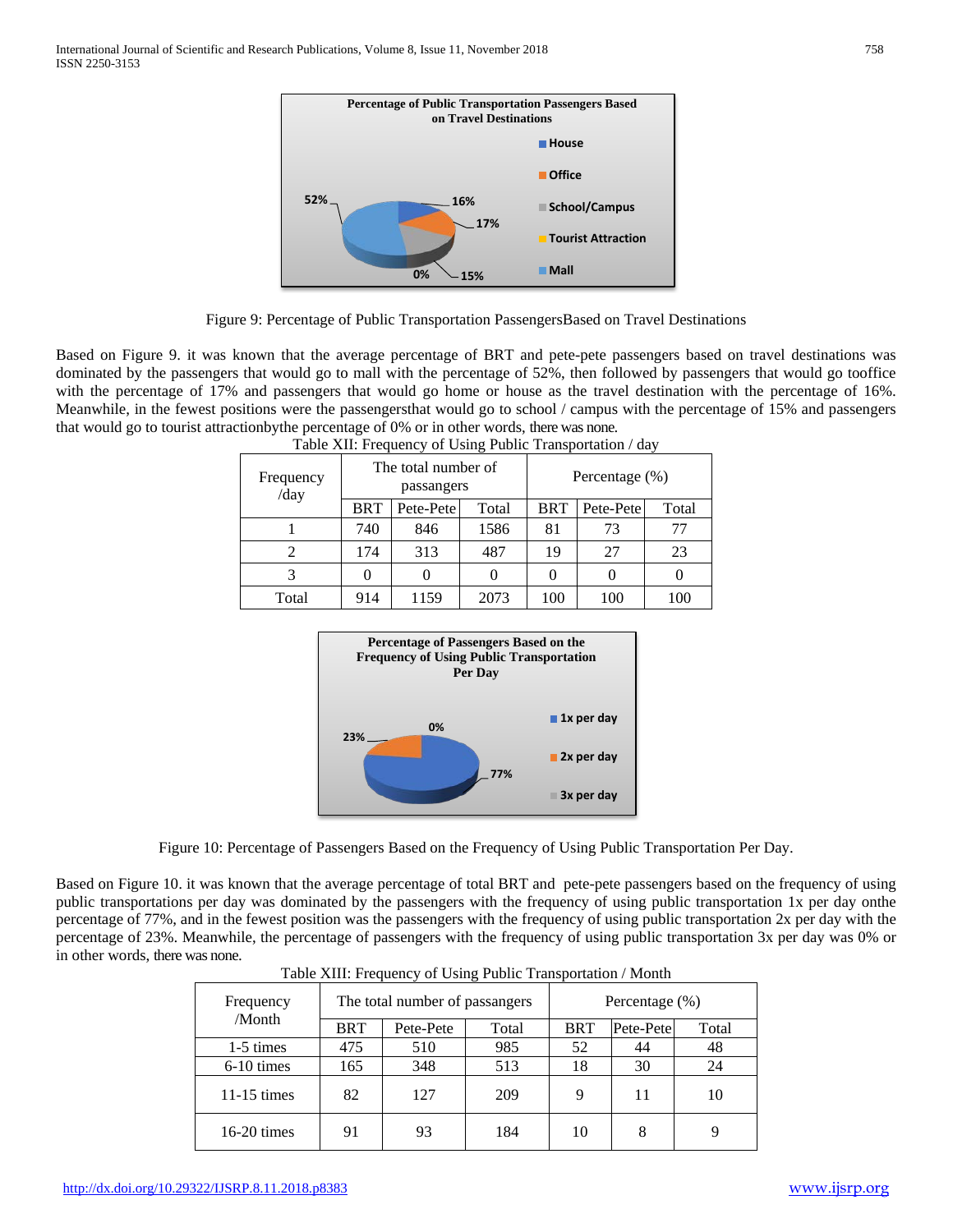| $21-30$ times | 101 | O.<br>01 | 182   |     |     |     |
|---------------|-----|----------|-------|-----|-----|-----|
| Total         | 914 | 1159     | 2.073 | 100 | 100 | 100 |



Figure 11. Percentage of Passengers Based on the Frequency of Using Public Transportation Per Month.

Based on Figure 11. it was known that the average percentage of total BRT and pete-pete passengers based on the frequency of using public transportation per month was dominated bythe passengers with the frequency of using public transportaion 1-5 times which was 48%, then followed by the passengers with the frequency of using public transportaion6-10 times,that was 24% and passengers with the frequency of using public transportaion 11-15 times that was 10%. Meanwhile, in the fewest position was the passengers with the frequency of using public transportaion16-20 times that was 9% and the passengers with the frequency of using public transportaion21-30 times with a percentage of 9%.

|                                                |            |           | The total number of passangers | Percentage $(\% )$ |               |       |  |
|------------------------------------------------|------------|-----------|--------------------------------|--------------------|---------------|-------|--|
| Modes of Transportation Used                   | <b>BRT</b> | Pete-Pete | Total                          | <b>BRT</b>         | Pete-<br>Pete | Total |  |
| Walking                                        | 347        | 614       | 988                            | 41                 | 53            | 47    |  |
| Motorcycle Taxi                                | 73         | 139       | 212                            | 8                  | 12            | 10    |  |
| Pete-Pete (a kind of public<br>transportation) | 256        | 70        | 326                            | 28                 | 6             | 17    |  |
| Motorized Pedicab                              | 73         | 185       | 258                            | 8                  | 16            | 12    |  |
| Picked up by someone                           | 138        | 151       | 289                            | 15                 | 13            | 14    |  |
| Total                                          | 914        | 1159      | 2.073                          | 100                | 100           | 100   |  |

Table XIV: Modesof Transporation Used from the Origin Locationto the Stop / Pete-Pete Routes



Figure 12: Percentage of Passengers Based on Modes of Transportation that were Used from the Origin Location to the Stop / Pete-Pete Route.

Based on Figure 12. it was known that the average percentage of total number of BRT and pete-pete passengers based on the modes of transportation used from the origin location to the bus stops / pete-pete routewere dominated by the walkingpassengers with a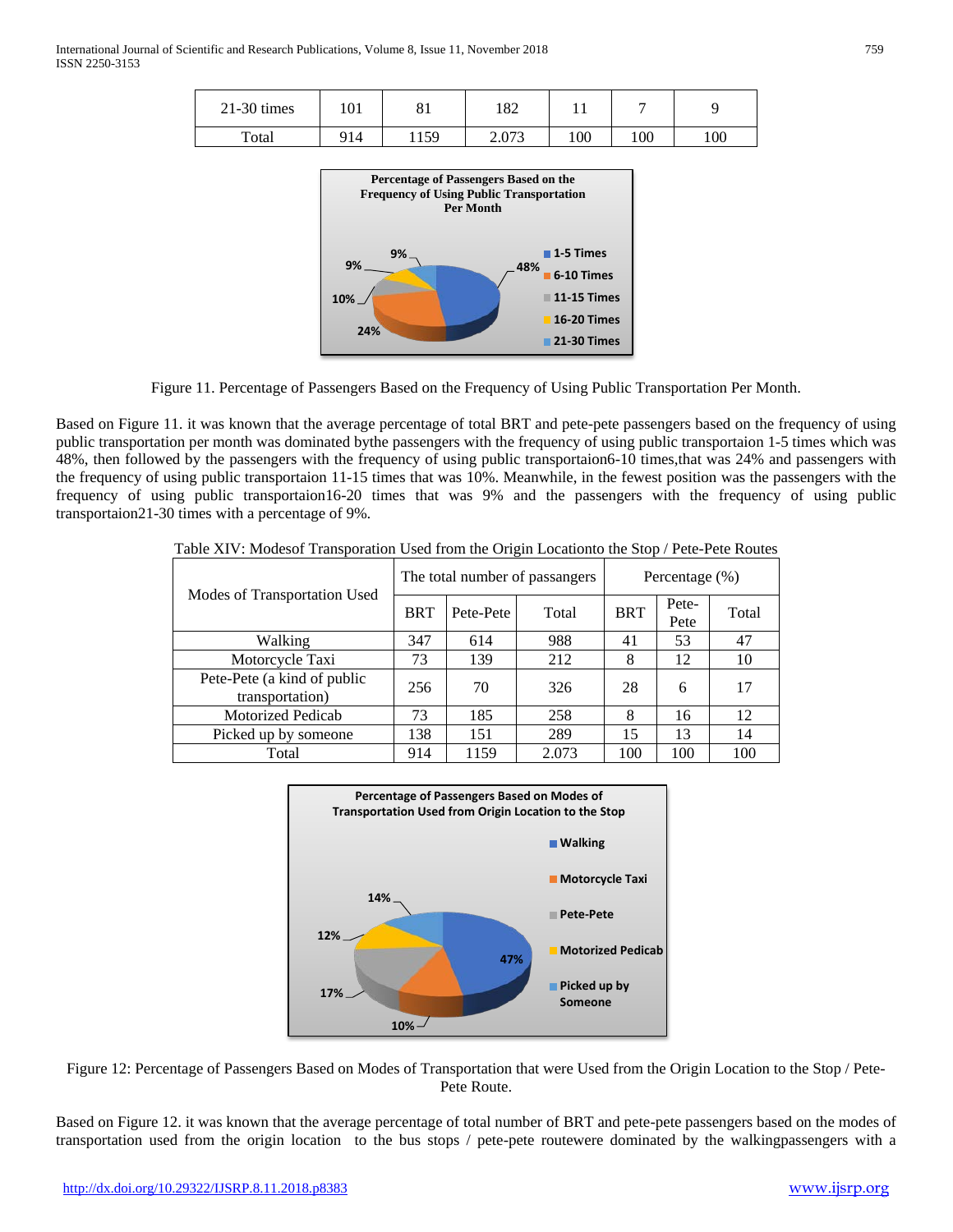percentage of 47%, then followed by the passengers using pete-pete with a percentage of 17% and the passengers who were picked up by someone at the percentage of 14%. Meanwhile, in the fewest positions were the passengers who usedmotorized pedicab with a percentage of 12% and passengers who usedmotorcycle taxi with a percentage of 10%.

| Modes of transportation                        | The Total Number of<br>Passangers |               |       | Percentage (%) |     |               |  |       |
|------------------------------------------------|-----------------------------------|---------------|-------|----------------|-----|---------------|--|-------|
| used                                           | <b>BRT</b>                        | Pete-<br>Pete | Total | <b>BRT</b>     |     | Pete-<br>Pete |  | Total |
| Walking                                        | 631                               | 661           | 1292  | 69             | 57  |               |  | 63    |
| Motorcycle Taxi                                | 55                                | 162           | 217   | 6              |     | 14            |  | 10    |
| Pete-Pete (a kind of public<br>transportation) | 110                               | 70            | 180   | 12             | 6   |               |  | 9     |
| <b>Motorized Pedicab</b>                       | 91                                | 209           | 300   | 10             | 18  |               |  | 14    |
| Picked up by someone                           | 27                                | 57            | 84    | 3              | 5   |               |  | 4     |
| Total                                          | 914                               | 1159          | 2.073 | 100            | 100 |               |  | 100   |

Table XV: Modes of Transportation that were Used from the Bus Stop / Pete-Pete Route to the Destination



Figure 13: Percentage of Passengers Based on Modes of Transportation Used from the Bus Stop / Pete-Pete Route to the Destination.

Based on Figure 13. it was known that the average percentage of total number of BRT and pete-pete passengers based on the mode of tranportation used from the bus stop / Pete-pete route to the destination were dominated bythe walking passengers with a percentage of 63%, thenfollowed bythe passengers using motorized pedicab with a percentage of 14% and passengers who usedmotorcycle taxi with a percentage of 10%. Meanwhile, the fewest positions were the passengers who usedPete-pete with a percentage of 9% and then followed by the passengers who werepicked up by someoneinthe percentage of 4%.

| LengthEstimati<br><sub>on</sub> | Total number of<br>passengers |                            |       | Percentage (%) |                      |       |
|---------------------------------|-------------------------------|----------------------------|-------|----------------|----------------------|-------|
|                                 |                               | <b>BRT</b> Pete-Pete Total |       |                | <b>BRT</b> Pete-Pete | Total |
| $\rm < 50~m$                    | 119                           | 128                        | 247   | 13             | 11                   | 12    |
| $50-100$ m                      | 165                           | 232                        | 397   | 18             | 20                   | 19    |
| $100-200$ m                     | 192                           | 267                        | 459   | 21             | 23                   | 22    |
| $200 - 300$ m                   | 64                            | 104                        | 168   |                | 9                    | 8     |
| $300 - 400$ m                   | 45                            | 150                        | 195   | 5              | 13                   | 9     |
| $>400 \text{ m}$                | 329                           | 278                        | 607   | 36             | 24                   | 30    |
| Total                           | 914                           | 1159                       | 2.073 | 100            | 100                  | 100   |

Table XVI: The Length between the Place of Origin to the Bus Stop / Pete-Pete Route(L1)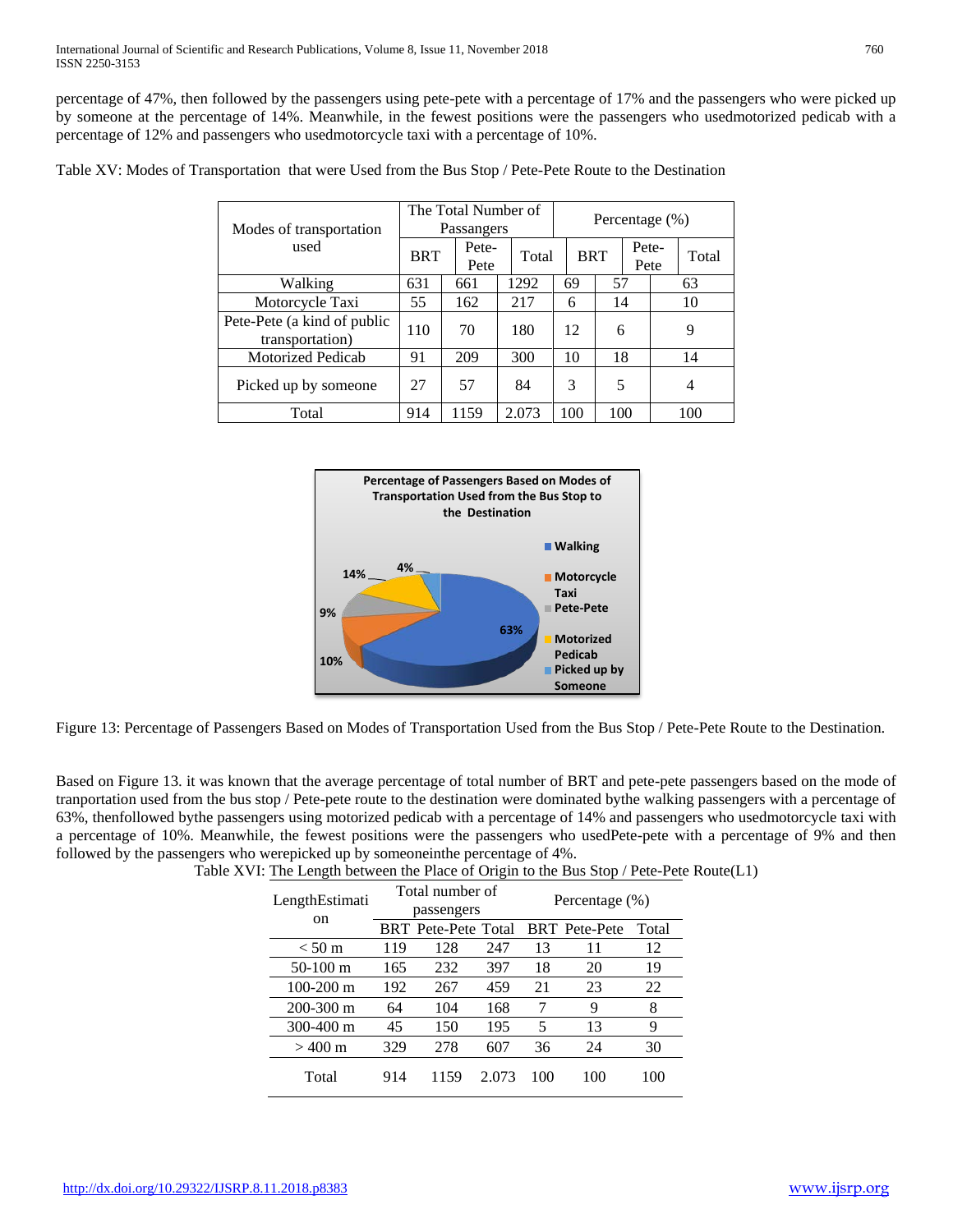

Figure 14: Percentage of BRT and Pete-pete Passengers Based on Length Estimation ofthe Origin to the Bus Stop / Pete-pete Route

Based on Figure 14. it was known that the average percentage of BRT and pete-pete passengers based on the travel distance estimation of the origin location to the bus stops was dominated by the passengers with the length estimation of>400m with a percentage of 30%, then followed by passengers with the length estimationof 100-200m with a percentage of 22% and passengers with the length estimationof 50-100m with a percentage of 19%. Meanwhile, passengers with the length estimationof <50m, 300-400m and 200-300m were in the fewest positions with the percentages of 12%, 9% and 8% respectively.

|                   | $\circ$    |                                   |       |                   |           |       |  |
|-------------------|------------|-----------------------------------|-------|-------------------|-----------|-------|--|
| Length Estimation |            | <b>Total Number of Passengers</b> |       | Percentage $(\%)$ |           |       |  |
|                   | <b>BRT</b> | Pete-Pete                         | Total | <b>BRT</b>        | Pete-Pete | Total |  |
| $< 50 \text{ m}$  | 457        | 440                               | 897   | 50                | 38        | 44    |  |
| $50-100$ m        | 165        | 255                               | 420   | 18                | 22        | 20    |  |
| $100 - 200$ m     | 27         | 81                                | 108   | 3                 |           |       |  |
| $200 - 300$ m     | 55         | 186                               | 241   | 6                 | 16        | 11    |  |
| $300 - 400$ m     | 82         | 81                                | 163   | 9                 |           | 8     |  |
| $>400 \text{ m}$  | 128        | 116                               | 244   | 14                | 10        | 12    |  |
| Total             | 914        | 1159                              | 2.073 | 100               | 100       | 100   |  |

Table XVII: The Length Estimation from the Bus Stop/Pete-peteRouteto Destination (L2)



Figure 15: Percentage of Public TransportationPassengers Based on the LengthEstimation betweenBus Stop to Destination.

Based on Figure 15. it was known that the average percentage of BRT and pete-pete passengers based on the length estimation from the bus stop to the destination was dominated by the passengers with thelength estimationof <50m bythe percentage of 44%, then followed by passengers with the length estimationof 50-100m bythe percentage of 20% and passengers with the length estimationof>400m bythe percentage of 12%. Meanwhile, passengers with the length estimationof 200-300m, 300-400m and 100- 200m were in thefewest position in the percentages of 11%, 8% and 5% respectively.

| Travel Time Total Number of Passengers |            |           |       | Percentage (%) |           |       |  |
|----------------------------------------|------------|-----------|-------|----------------|-----------|-------|--|
| (Minutes)                              | <b>BRT</b> | Pete-Pete | Total | <b>BRT</b>     | Pete-Pete | Total |  |
| < 15                                   | つつ         | 58        | 85    |                |           |       |  |
| $15 - 30$                              | 119        | 128       | 247   | 13             |           | 12    |  |
| $30 - 45$                              | 256        | 371       | 621   | 28             | 32        | 30    |  |

Table XVIII: Travel Time of Using Public Transportation (t1)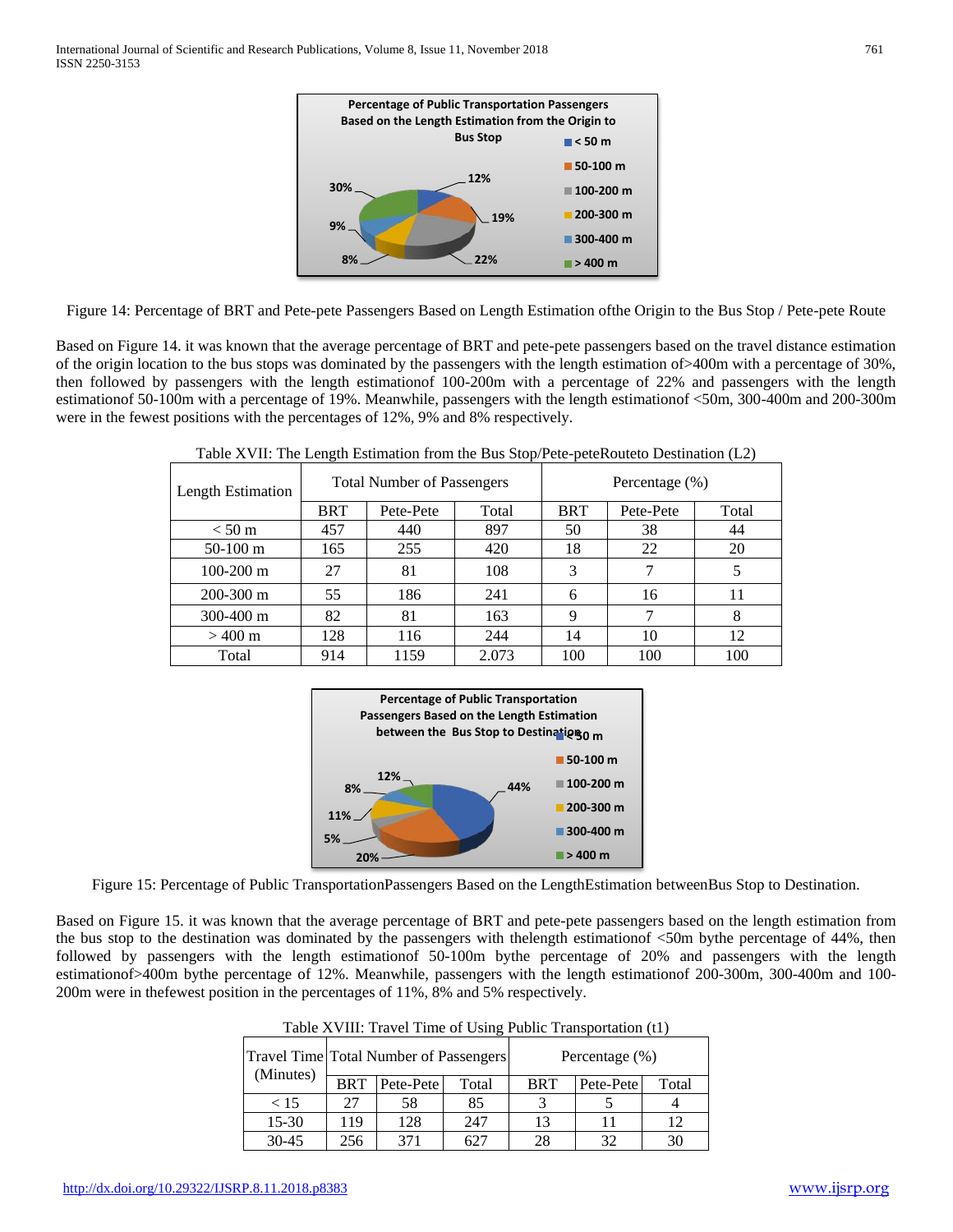

Figure 16: Percentage of Public Transportation Passengers Based on Travel Time of Using Public Transportation.

Based on Figure 16. it was known that the average percentage of BRT and pete-pete passengers based on travel time of using public transportationwasdominated by the passengers with a travel time of 45-60 minutes with a percentage of 43%, followed by passengers with a travel time of 30- 45 minutes with a percentage of 30% and passengers with a travel time of 15-30 minutes with a percentage of 12%. Meanwhile, passengers with travel time of 60-90 minutes, <15 minutes and>90 minutes were in the fewest position with the percentages of 8%, 4% and 3% respectively.

| <b>Travel Time</b> |            | <b>Total Number of Passengers</b> |       | Percentage (%) |           |       |  |
|--------------------|------------|-----------------------------------|-------|----------------|-----------|-------|--|
| (Minutes)          | <b>BRT</b> | Pete-Pete                         | Total | <b>BRT</b>     | Pete-Pete | Total |  |
| < 15               | 255        | 319                               | 569   | 28             | 28        | 28    |  |
| $15-30$            | 127        | 252                               | 379   | 14             | 22        | 18    |  |
| $30 - 45$          | 240        | 190                               | 435   | 26             | 16        | 21    |  |
| $45 - 60$          | 63         | 106                               | 169   |                | 9         |       |  |
| 60-90              | 44         | 103                               | 157   | 5              | 9         |       |  |
| >90                | 185        | 189                               | 364   | 20             | 16        | 18    |  |
| Total              | 914        | 1159                              | 2.073 | 100            | 100       | 100   |  |

Table XIX: Travel Time Estimation from the Origin to the Bus Stop / Pete-pete Route (t2)



Figure 17: Percentage of Public Transportation Passengers Based on Travel Time from the Originto the Bus Stop

Based on Figure 17. it was known that the average percentage of BRT and pete-pete passengers based on the travel time from the origin to the bus stop was dominated by the passengers with a travel time of <15 minutes with a percentage of 28%, followed by passengers with a travel time of 30-45 minutes with a percentage of 21% and passengers with a travel time of>90 minutes with a percentage of 18%. Meanwhile, passengers with travel times of 15-30 minutes, 45-60 minutes and 60-90 minutes werein the fewest position with each percentage of 18%, 8% and 7%.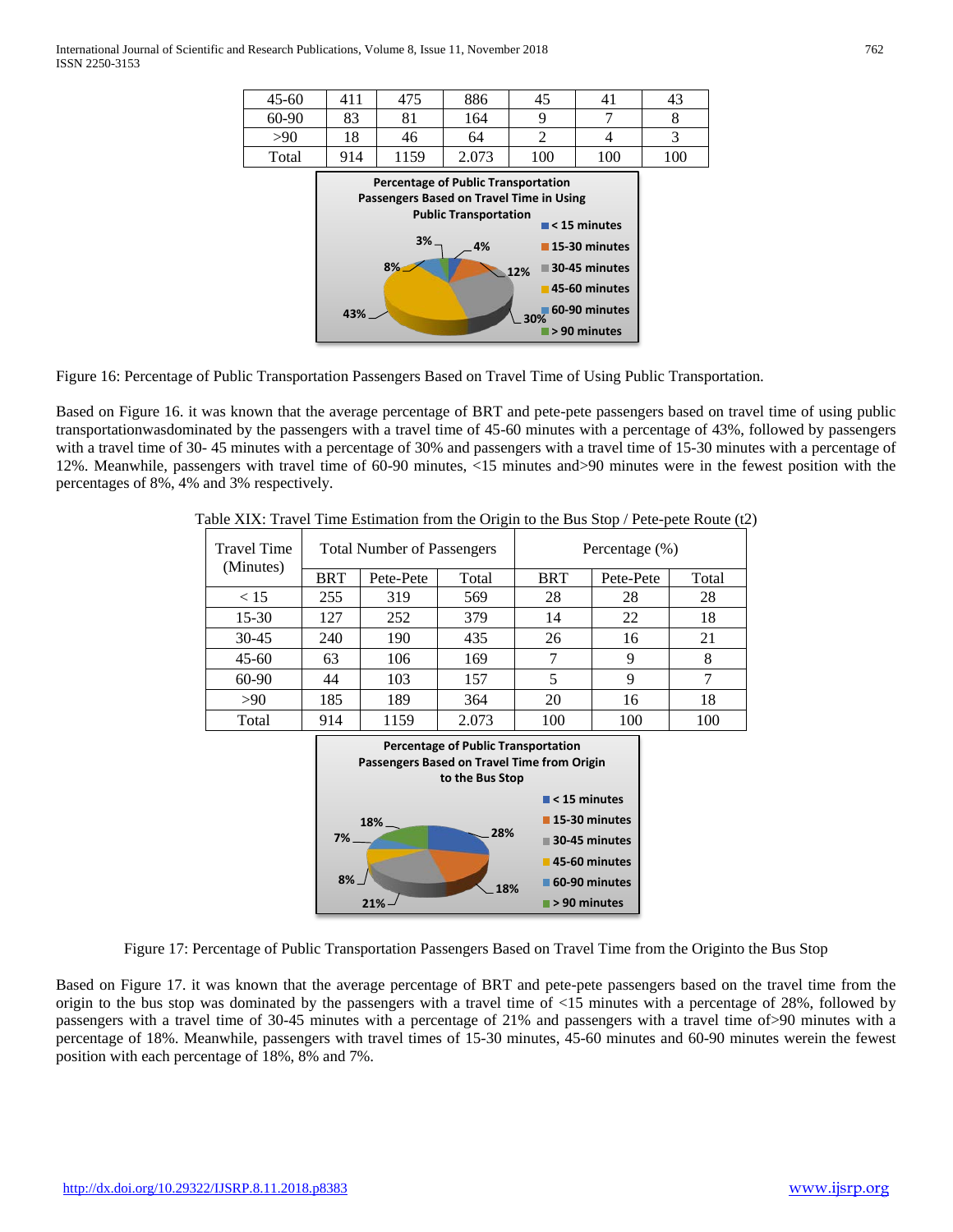| <b>Travel Time</b>                                                                                                        |                | Total number of passengers |       | Percentage (%)             |                           |       |  |
|---------------------------------------------------------------------------------------------------------------------------|----------------|----------------------------|-------|----------------------------|---------------------------|-------|--|
| (Minutes)                                                                                                                 | BRT            | Pete-Pete                  | Total | BRT                        | Pete-Pete                 | Total |  |
| < 15                                                                                                                      | 475            | 510                        | 985   | 52                         | 44                        | 48    |  |
| 15-30                                                                                                                     | 183            | 209                        | 492   | 20                         | 18                        | 19    |  |
| $30 - 45$                                                                                                                 | 37             | 93                         | 130   | 4                          | 8                         | 6     |  |
| $45 - 60$                                                                                                                 | 48             | 104                        | 142   | 5                          | 9                         | 7     |  |
| 60-90                                                                                                                     | 153            | 150                        | 303   | 17                         | 13                        | 15    |  |
| >90                                                                                                                       | 18             | 93                         | 111   | 2                          | 8                         | 5     |  |
| Total                                                                                                                     | 914            | 1159                       | 2.073 | 100                        | 100                       | 100   |  |
| <b>Percentage of Public Transportation</b><br>Passengers Based on the Travel Time from<br>the Bus Stop to the Destination |                |                            |       |                            |                           |       |  |
|                                                                                                                           |                |                            |       |                            | $\blacksquare$ < 15 menit |       |  |
|                                                                                                                           | 5%             |                            |       | $\blacksquare$ 15-30 menit |                           |       |  |
|                                                                                                                           | 15%            |                            |       | ■ 30-45 menit<br>48%       |                           |       |  |
|                                                                                                                           | 7%             |                            |       | $\blacksquare$ 45-60 menit |                           |       |  |
|                                                                                                                           | C <sub>0</sub> |                            |       | ■60-90 menit               |                           |       |  |

Table XX: Travel Time Estimation from the Bus Stop to Destination (t3)

Figure 18: Percentage of Public Transportation Passengers Based on Travel Time from the Bus Stop to the Destination.

**> 90 menit**

**19%**

**6%**

Based on Figure 18. it was known that the average percentage of total number of BRT and pete-pete passengers based on the travel time from the bus stop/ pete-pete route to thedestination was dominated by the passengers with a travel time of <15 minutes with a percentage of 48%, followed by the passengers with a travel time of 15-30 minutes with a percentage of 19% and passengers with the travel time of 60-90 minutes with a percentage of 15%. Meanwhile, passengers with a travel time of 45-60 minutes, 30-45 minutes and> 90 minutes werein the fewest position witheach percentage of 7%, 6% and 5%.

| Cost (Rp)  |            | Total number of<br>passengers |       | Percentage $(\% )$ |               |       |  |
|------------|------------|-------------------------------|-------|--------------------|---------------|-------|--|
|            | <b>BRT</b> | Pete-<br>Pete                 | Total | <b>BRT</b>         | Pete-<br>Pete | Total |  |
| < 2000     | 292        | 417                           | 702   | 32                 | 36            | 34    |  |
| 2000-4000  | 128        | 209                           | 337   | 14                 | 18            | 16    |  |
| 4000-6000  | 375        | 267                           | 642   | 41                 | 23            | 32    |  |
| 6000-8000  | 37         | 185                           | 232   | 4                  | 16            | 10    |  |
| 8000-10000 | 73         | 48                            | 121   | 8                  | 4             | 6     |  |
| >10000     | 9          | 35                            | 44    | 1                  | 3             | 2     |  |
| Total      | 914        | 1159                          | 2.073 | 100                | 100           | 100   |  |

Table XXI: Cost incurred by the passengers from the originto the bus stop (c1)



Figure 19: Percentage of Public Transportation Passengers Based on IncurredCostfrom Originto Bus Stop.

Based on Figure 19. it was known that the average percentage of total passengers of both BRT and pete-pete based on the incurred cost from the origin location to the bus stops was dominated by the passengers with the cost of <Rp.2000 with the percentage of 34% ,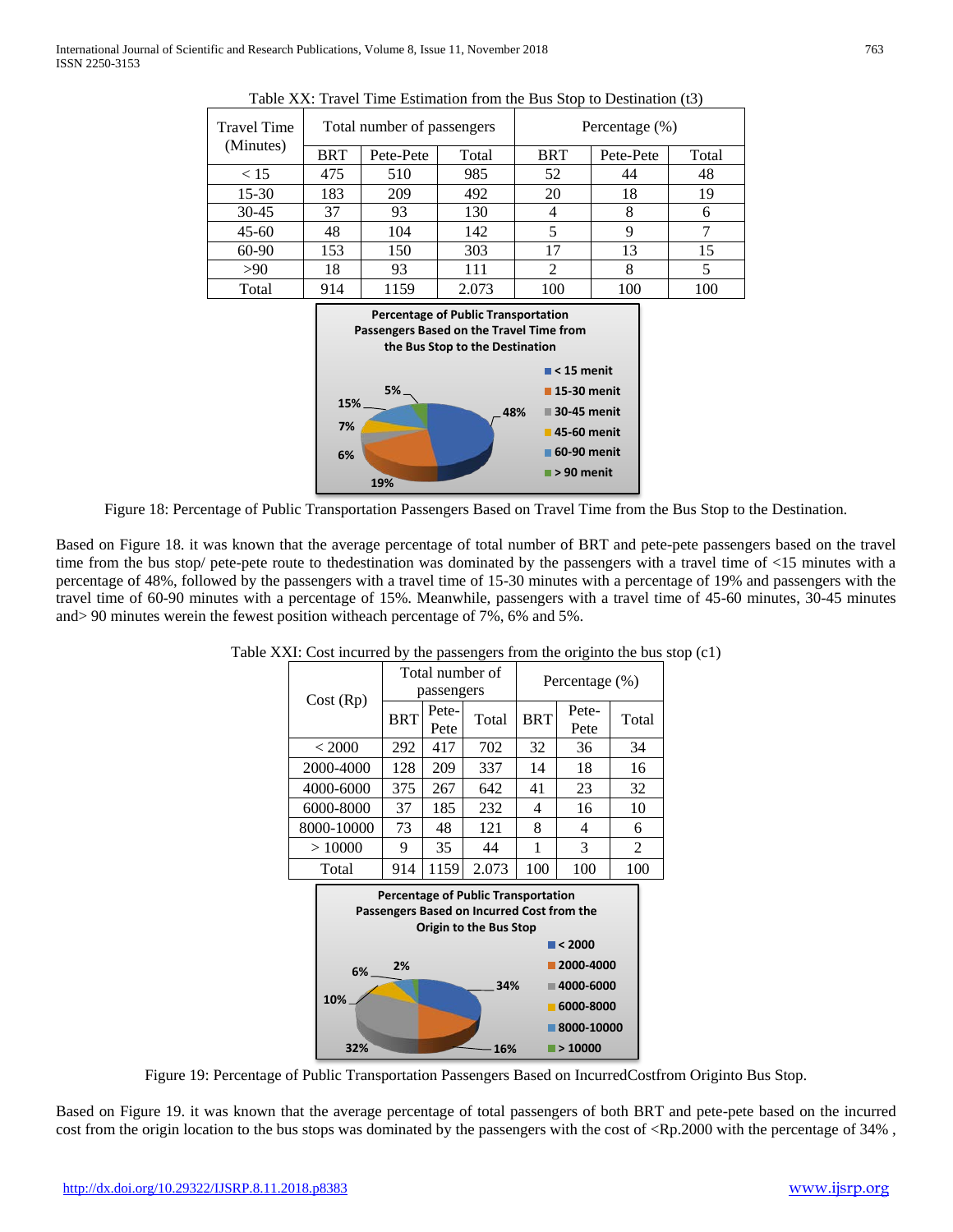then followed by the passengers with costs of Rp.4000-6000 with the percentage of 32% and passengers with costs of Rp.2000-4000 with a percentage of 16%. Meanwhile, passengers with the incurred cost of Rp.6000-8000, Rp.8000-10000 and >Rp.10000 were in the fewest position with the percentage of 10%, 6% and 2% respectively.

|            |            |               | Total number of passengers | Percentage (%) |                |       |  |
|------------|------------|---------------|----------------------------|----------------|----------------|-------|--|
| Cost (Rp)  | <b>BRT</b> | Pete-<br>Pete | Total                      | <b>BRT</b>     | Pete-Pete      | Total |  |
| < 2000     | 576        | 684           | 1260                       | 63             | 59             | 61    |  |
| 2000-4000  | 27         | 197           | 224                        | 3              | 17             | 10    |  |
| 4000-6000  | 164        | 93            | 257                        | 18             | 8              | 13    |  |
| 6000-8000  | 64         | 58            | 122                        | 7              | 5              | h     |  |
| 8000-10000 | 46         | 104           | 150                        | 5              | 9              |       |  |
| >10000     | 37         | 23            | 60                         | 4              | $\overline{2}$ | 3     |  |
| Total      | 914        | 1159          | 2.073                      | 100            | 100            | 100   |  |

Table XXII. Passenger Incurred Cost from the bus stop/ pete-pete route to the destination



Figure 20: Percentage of Passengers of Public Transportation Based on Incurred Costs From the Bus Stop to Destination.

Based on Figure 20. it was known that the average percentage of total passengers of both BRT and pete-pete based on the costs incurred by the passangers from the bus stop / pete-pete route to the destination was dominated by the passengers with the cost of <Rp.2000 bythe percentage of 61% , then followed by passengers with costs of Rp.4000-6000 by the percentage of 13% and passengers with costs of Rp.2000-4000 by the percentage of 10%. Meanwhile, the passengers with the costs of Rp.8000-10,000, Rp.6000-8000 and> Rp.10,000 were in the fewest position with the percentage of 7%, 6% and 3% respectively.

| Table XXIII: Monthly Passengers Income |            |                               |       |                   |               |       |  |
|----------------------------------------|------------|-------------------------------|-------|-------------------|---------------|-------|--|
| Income (Rp/Month)                      |            | Total number of<br>passengers |       | Percentage $(\%)$ |               |       |  |
| In a million                           | <b>BRT</b> | Pete-<br>Pete                 | Total | <b>BRT</b>        | Pete-<br>Pete | Total |  |
| < 1,500                                | 356        | 151                           | 507   | 39                | 13            | 26    |  |
| 1,500-2,500                            | 201        | 533                           | 734   | 22                | 46            | 34    |  |
| 2,500-3,500                            | 174        | 290                           | 464   | 19                | 25            | 22    |  |
| 3,500-5,500                            | 128        | 92                            | 220   | 14                | 8             | 11    |  |
| 5,500-6,500                            | 46         | 81                            | 127   | 5                 | 7             | 6     |  |
| > 6,500                                | 9          | 12                            | 21    |                   |               |       |  |
| Total                                  | 914        | 1159                          | 2.073 | 100               | 100           | 100   |  |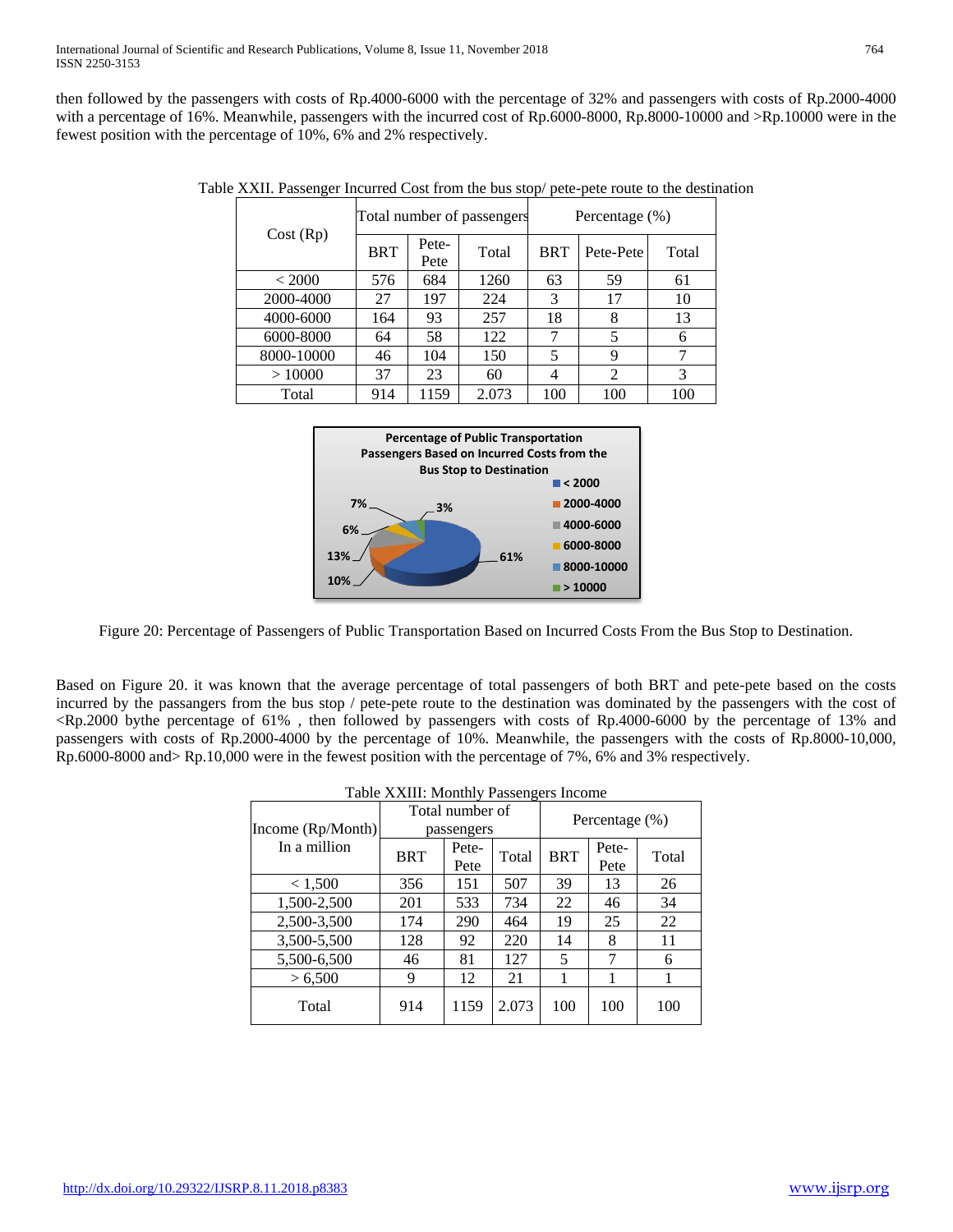

Figure 21: Percentage of Public Transportation Passengers Based on theirIncome per Month.

Based on Figure 21. it was known that the average percentage of total BRT and pete-pete passengers based on monthly incomewas dominated by the passengers with the income of 1.5-2.5 million by the percentage of 34%, followed by the passengers with monthly income of<1.5 million per month by the percentage of 26%, then the passengers with monthly income of 2.5-3.5 million by the percentage of 22%. Meanwhile, passengers with monthly income of 3.5-5.5 million, 5.5-6.5 million and>6.5 million were in the fewest position with each percentage of 11%, 6% and 1% respectively.

According to the results of the analysis, the characteristics of public transport passengers in Makassar showed that the number of male passengers who traveled almost the same with the number of female passengers. Meanwhile,the most well-traveled passangerswere the passangers between the ages of 15-35 years.According to the educational background point ofview, the most well-traveled passengers were the high school students. The use of public transportation to transport high school students has been explained in various studies. The main reasons are safety and security issues.

Based on the profession types, the fewest people that used public transportation were those who had profession as entrepreneurs. Regarding to the analysis of the passangers from the point of view ofthe dependents in the family, strata and vehiclesownership, most passangers that used public transportation respectively were; those who did not have dependents, wives and passengers who did not have any vehicle. According to the view of the origin of the trip, the passenger was dominated by the passengers who traveled from their house, while the most traveled destination was mall. A study conducted in Seoul showed that trip to work expresses the same as the distribution of morning peak trip engagement, whereas shopping trip engagement distribution in time reflects the day-time opening hours of the shops, and leisure trip engagement (Choi et al 2014)

Mode of transportation used from home to the the bus stop and from the bus stop to the destination was generally on foot (walking), the passengers traveled as many as once a day and generally they used public transportation 1-10 times a month. They traveled from home to bus stops as far as 100-400 meters, while from the bus stop to the destination, the travel distance was generally less than 100 meters. The travel time used from the place of origin to the bus stop was less than 15-45 minutes and from the bus stop to the destination was less than 15-30 minutes, while the travel time needed in using public transportationwas 30-60 minutes.

The average cost incurred from the place of origin to destination was Rp. 12,319 for one trip, while the income of the public transportuserswas in the range of less than 1,5-2,5 million per month.

Previous research stated that transportation choices were influenced by several factors, such as individual characteristics and lifestyle, type of trip, perceived service performance of each transportation mode and situational variables. This showed the need for segmentation by considering travel attitudes and behavior. Policies that aim to influence car use must be targeted at the most motivated to change market segments and are willing to reduce the frequency of private vehicle use and change to public transportation (Beirão and Cabral, 2007). Things that can increase the attractiveness of public transportation are reliability and frequency of services, the most effective attributes in attracting car users are mostly affective and connected to individual perceptions, motivation and context. For this reason, it is necessary to stipulate promotional tariffs and reduce disruptive transportation policies. Attributes, basic accessibility, reliability and provision of mobility, which are felt by target markets must be considered as important service attributes (Redman et al, 2013). For cases in Indonesia the reasons of most respondents choose to use public transportation because low price (cheap) and quick. Percentage lowest public transportation use that was for reasons safe for. This showed most users of public transportation indeed more consider the side economy in the choice of mode transportation to do activity (Chairunnisa, 2013).

#### IV. CONCLUSION

According to the results of the analysis, the characteristics of public transport passengers in Makassar showed that the number of male passengers who traveled almost the same with the number of female passengers.Meanwhile,the most well-traveled passangerswere the passangers between the ages of 15-35 years.According to the educational background point ofview, the most well-traveled passengers were the high school students. Based on the profession types, the fewest people that used public transportation were those who had profession as entrepreneurs. Regarding to the analysis of the passangers from the point of view ofthe dependents in the family, strata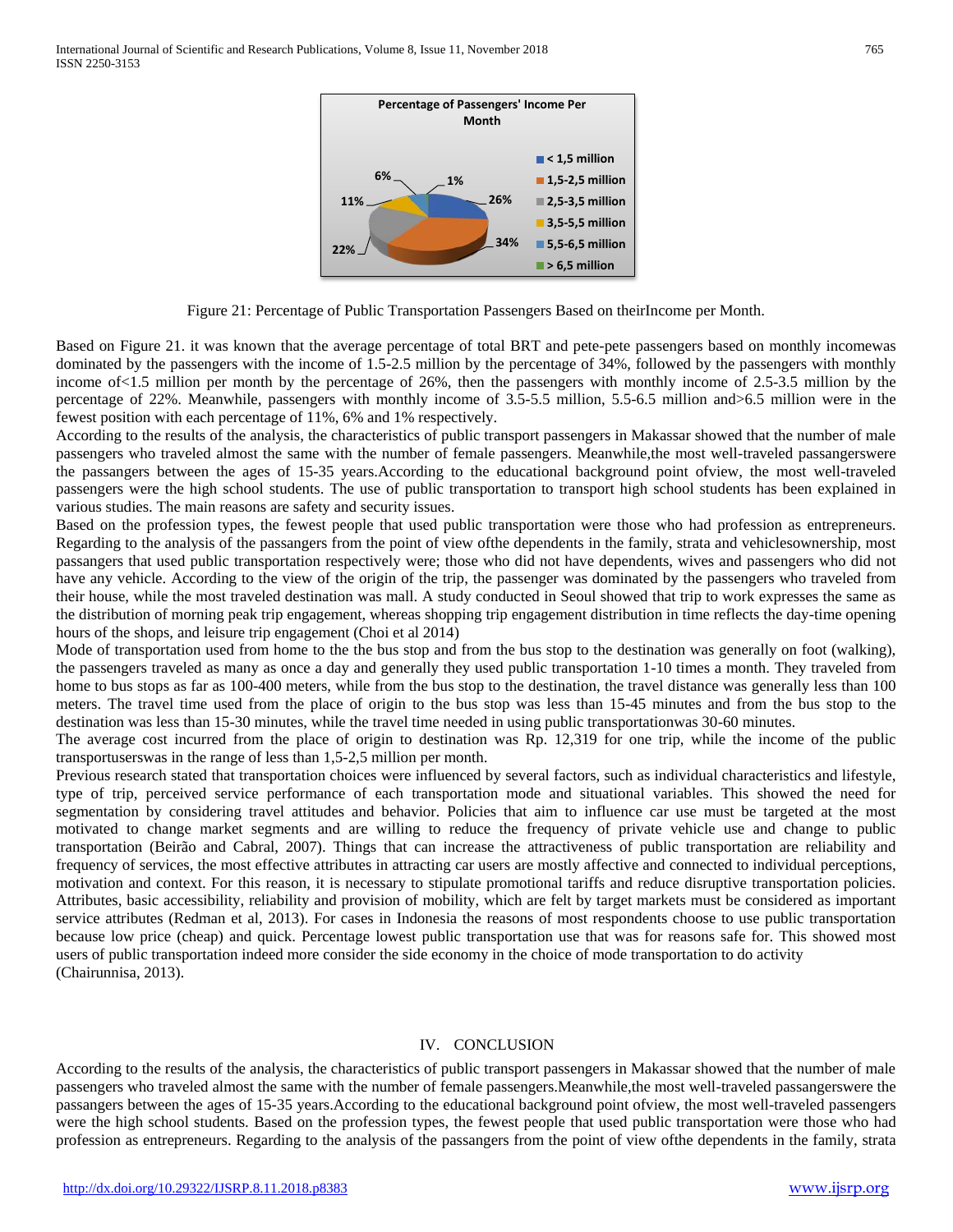and vehiclesownership, most passangers that used public transportation respectively were; those who did not have dependents, wives and passengers who did not have any vehicle. According to the view of the origin of the trip, the passenger was dominated by the passengers who traveled from their house, while the most traveled destination was mall. A study conducted in Seoul showed that trip to work expresses the same as the distribution of morning peak trip engagement, whereas shopping trip engagement distribution in time reflects the day-time opening hours of the shops, and leisure trip engagement (Choi et al 2014)

Mode of transportation used from home to the the bus stop and from the bus stop to the destination was generally on foot (walking), the passengers traveled as many as once a day and generally they used public transportation 1-10 times a month. They traveled from home to bus stops as far as 100-400 meters, while from the bus stop to the destination, the travel distance was generally less than 100 meters. The travel time used from the place of origin to the bus stop was less than 15-45 minutes and from the bus stop to the destination was less than 15-30 minutes, while the travel time needed in using public transportationwas 30-60 minutes.

The average cost incurred from the place of origin to destination was Rp. 12,319 for one trip, while the income of the public transportuserswas in the range of less than 1,5-2,5 million per month.

#### **REFERENCES**

- [1] C. Avishai, *Public transit Planning and Operation*, Elsevier, Haifa, Israel, 2007.
- [2] D. Supriyatno, et al., "Pemodelan kebutuhan transportasi massal guide busway menggunakan struktural equation modeling", *Jurnal Transportasi,* 2012, vol. 12, pp. 143-152.
- [3] D. Stantchev and T. May, *Transport and the Environment*, European Communities, 2009.
- [4] D. Gustnita," Green Transport: transportasi ramah lingkungan dan kontribusinya dalam mengurangi polusi udara", Berita Dirgantara, II,2010, 66-71.
- [5] E.L. Grant et al*., Dasar-dasar Ekonomi Teknik, Jilid 1 & 2*, Jakarta:Renika Cipta,2001.
- [6] Y. Hewangi, "Transport Disadvantage dan kepemilikan sepeda motor pada masyarakat berpendapatan rendah," disertasi, Institut Teknologi Bandung, 2016.
- [7] J. Li, et al., "Evaluation of public transportation operation based on data envelopment analysis, *Science Direct*, vol. 96, 2013, pp. 148-155
- [8] A. Kanafani, *Transportation Demand Analysis*, Mc Graw-Hill, Book Company, Berkeley, 1983.
- [9] J.C. Khisty, *Transportation Engineering An Introduction*, Prentice-Hall. Inc, New Jersey, 1990.
- [10] S. Koesno, "Efisiensi Transportasi Sub Sektor Jalan Dalam Menghadapi Era Globalisasi," Paper dalam Majalah Teknik, HPJI, Jakarta, 1996.
- [11] L.B. Said and Syamsuwito*, Sistem Angkutan Massal,* Makassar:Umitoha Ukhuwah Grafika, 2008.
- [12] T. Litman, "Transit Price Elasticities and Cross-Elasticities", Victoria Transport Policy Institute, Canada (0n-line), 2007.
- [13] F. Mas'ud, *Survey Diagnosis Organisasional, Konsep & aplikasi*, Semarang, Universitas Diponegoro, 2004.
- [14] F. Miro, *Perencanaan Transportasi*, Jakarta: Erlangga, 2005.
- [15] E.K. Morlok, *Pengantar Teknik dan Perencanaan Transportasi*, Jakarta: Erlangga, 1991.
- [16] N. Brotodewo, "Penilaian indikator transportasi berkelanjutan pada kawasan metropolitan di Indonesia, *jurnal perencanaan wilayah dan kota*, 2010, vol. 21, pp. 165-182.
- [17] N.K. Nur,et el.,"Sstudy of modes transformation preferences of private transport based on travel characteristics and user behavior, *international journal of applied engineering research, India publication*,2016.
- [18] O.M. Rouhani, and D. Niemeiier,"Resolving the property right of transportation emission through public-private partnerships," *Transportation Research Part D*, 2014, vol. 31, pp. 48-60.
- [19] PT.Krabat Inti Pratama, Enggineering consultan, Studi Transportasi DKI Jakarta, Departemen Perhubungan, Badan Penelitian dan Pengembangan, 2009.
- [20] R. Siswanto, Pemodelan Manajemen Kebutuhan Transportasi (MKT) Berbasis Partisipasi Masyarakat, disertasi Universitas Brawijaya Malang, 2015.
- [21] A. Salim, Manajemen Transportasi, Jakarta:Penerbit Rajagrafindo persada, 1993.
- [22] B. Schlag, Public Acceptability of transport Pricing, reserch project TRANSPRICE (Trans Price Integrated Urban Transport Pricing for Optimum Modal Split, Dresden, Germany (0n-line).
- [23] M.M. Simbolon, *Ekonomi Transportasi*, Jakarta: Penerbit Ghalia Indonesia,2003.
- [24] S. Sukirno, *Ekonomi Pembangunan; Proses, Masalah, dan Dasar Kebijaakan*, Jakarta:Penerbit Prenada Media Group, 2006.
- [25] B. Syahriah, et al.," A preliminary study of sustainable transport indicators in Malaysia: The case study of Klang valley public transportation, *Science Direct*,2015, vol.28,pp. 464-473.
- [26] O.Z. Tamin, *Perencanaan dan Pemodelan Transportasi; Teori, Contoh Soal, dan Aplikasi*,Bandung: Penerbit ITB,2008.
- [27] O.Z. Tamin, *Perencanaan & Pemodelan Transportasi, edisi kedua*,Bandung: Penerbit ITB,2000.
- [28] T. Litman, "Evaluating Public Transit As An Energi Conservation and Emission Reduction Strategy," *Transport policy*, [www.vtpi.org](http://www.vtpi.org/)
- [29] Y. Liu, et el., "Do driving restriction policies effectively motivate commuters to use public transportation," Energy policy, 2016, vol. 90, pp. 253-261.
- [30] Y. D. Ko,et el., "The optimal economic design of the wireless powered intelligent transportation system using genetic algorithm considering nonlinear cost function," *Computer & Industrial Enggeneering*,2013, vol. 89,pp. 67-79.
- [31] Y.Geng, et el.," Co-benefit evaluation for urban public transportation sector a case of shenyangg, China," *Journal of Cleaner Production*, 2013, vol. 58,pp. 82- 91.
- [32] Y.H. Farzin, C-Y C. L. Lawel, "Public transit investment and sustainable transportation: A review of studies Of transit's impact on congestion and air quality, *research in transportation economic,* 2015, vol. 52, pp.15-22.
- [33] V.R. Vuchic, *Urban Public Transportation,* New Jersey:Prentice-Hall,1981.
- [34] G. Beirão and J.A.S. Cabral, "Understanding attitudes towards public transport and private car: A qualitative study," *Transport Policy*, 2007. Vol.14 (6), pp.478- 489.